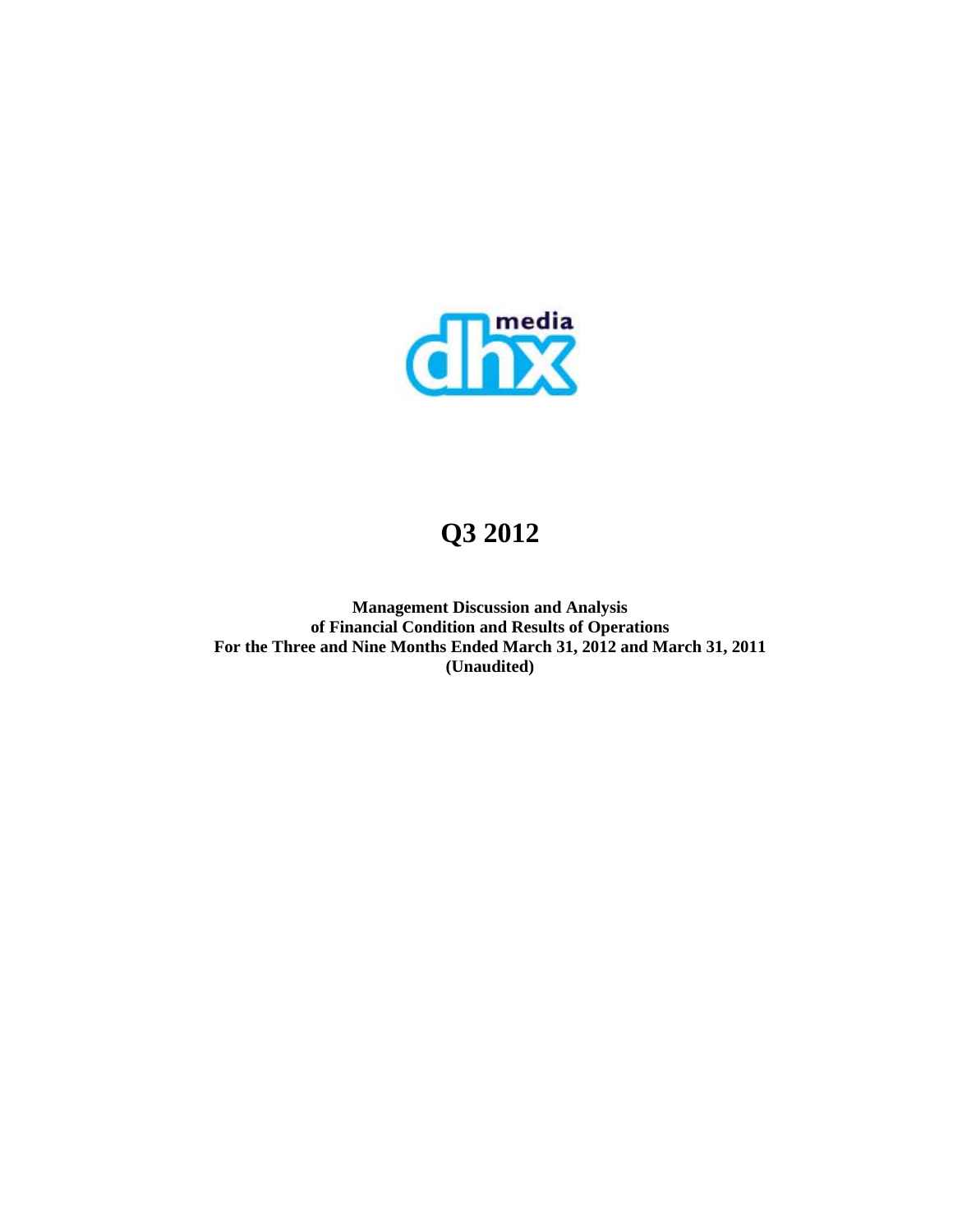## **MANAGEMENT DISCUSSION AND ANALYSIS**

*The following Management Discussion & Analysis ("MD&A") prepared as of May 11, 2012, should be read in conjunction with DHX Media Ltd.'s* (the "**Company**" or "**DHX**") *unaudited interim condensed consolidated financial statements and accompanying notes for the three and nine months ended March 31, 2012 and 2011, as well as the Company's latest annual MD&A ("2011 Annual MD&A") and audited consolidated financial statements for the years ended June 30, 2011 and 2010 (prepared in accordance with Canadian generally accepted accounting principles ("CGAAP")(as found on www.sedar.com or on DHX's website at www.dhxmedia.com). The unaudited interim condensed consolidated financial statements and accompanying notes for the three and nine months ended March 31, 2012 and 2011 have been prepared in accordance with international financial reporting standards ("IFRS"). In this MD&A, the term CGAAP refers to generally accepted accounting principles in Canada prior to the adoption of IFRS, and the term IFRS or GAAP refers to generally accepted accounting principles in Canada after the adoption of IFRS.* 

*The Company's auditors, Pricewaterhouse Coopers LLP, have not reviewed the unaudited interim condensed consolidated financial statements and accompanying notes for the three and nine months ended March 31, 2012 and 2011.* 

DHX is a public company incorporated under the Canadian Business Corporations Act whose common shares are traded on the Toronto Stock Exchange ("**TSX**") admitted on May 19, 2006 (symbol DHX). Additional information relating to the Company can be found on its website at www.dhxmedia.com or on SEDAR at www.sedar.com.

The Company prepares its financial statements in accordance with Canadian generally accepted accounting principles as set out in the CICA Handbook. In 2010, the CICA Handbook was revised to incorporate IFRS, and require publicly accountable enterprises to apply such standards effective for years beginning on or after January 1, 2011, and to provide comparative figures for 2011. Accordingly, the Company commenced reporting on this basis in its unaudited interim condensed consolidated financial statements for the first quarter of 2012 (three months ended September 30, 2011).

As a result of the adoption of IFRS, certain trends in operating results presented under CGAAP may no longer be applicable under IFRS. In particular, the accounting for overall consolidation, share-based compensation, business combinations, cumulative translation adjustment, and deferred income taxes are significantly impacted by the changeover to IFRS – refer to "Accounting Policies and Transition to IFRS" section of this MD&A for additional information.

Figures in this MD&A are shown as millions (for example, \$100,000 is shown as \$0.10 million) and are approximate and have been rounded to the nearest ten thousand.

This MD&A contains certain forward-looking statements, which reflect DHX management's ("**Management**") expectations regarding the Company's growth, results of operations, performance, and business prospects and opportunities.

Statements about the Company's future plans and intentions, results, levels of activity, performance, goals or achievements, or other future events constitute forward-looking statements. Wherever possible, words such as "may," "will," "should," "could," "expect," "plan," "intend," "anticipate," "believe," "estimate," "predict," or "potential" or the negative or other variations of these words, or other similar words or phrases, have been used to identify these forward-looking statements. These statements reflect Management's current beliefs and are based on information currently available to Management.

Forward-looking statements involve significant risk, uncertainties, and assumptions. Many factors could cause actual results, performance, or achievements to differ materially from the results discussed or implied in the forward-looking statements. These factors should be considered carefully and readers should not place undue reliance on the forward-looking statements. Although the forward-looking statements contained in this MD&A are based on what Management believes to be reasonable assumptions, the Company cannot assure readers that actual results will be consistent with these forward-looking statements. These forwardlooking statements are made as of the date of this MD&A, and the Company assumes no obligation to update or revise them to reflect new events or circumstances. Many factors could cause the actual results, performance, or achievements of the Company to be materially different from any future results, performance, or achievements that may be expressed or implied by such forward-looking statements, including: general economic and market segment conditions, competitor activity, product capability and acceptance, international risk and currency exchange rates, and technology changes. An assessment of the risks that could cause actual results to materially differ from current expectations is contained in the "Risk Assessment" section of this MD&A and the 2011 Annual MD&A.

The foregoing is not an exhaustive list and other risks are detailed from time to time in other continuous disclosure filings of the Company. Should one or more of these risks or uncertainties materialize, or should assumptions underlying the forwardlooking statements prove incorrect, actual results may vary materially from those described herein as anticipated, believed, estimated, or expected.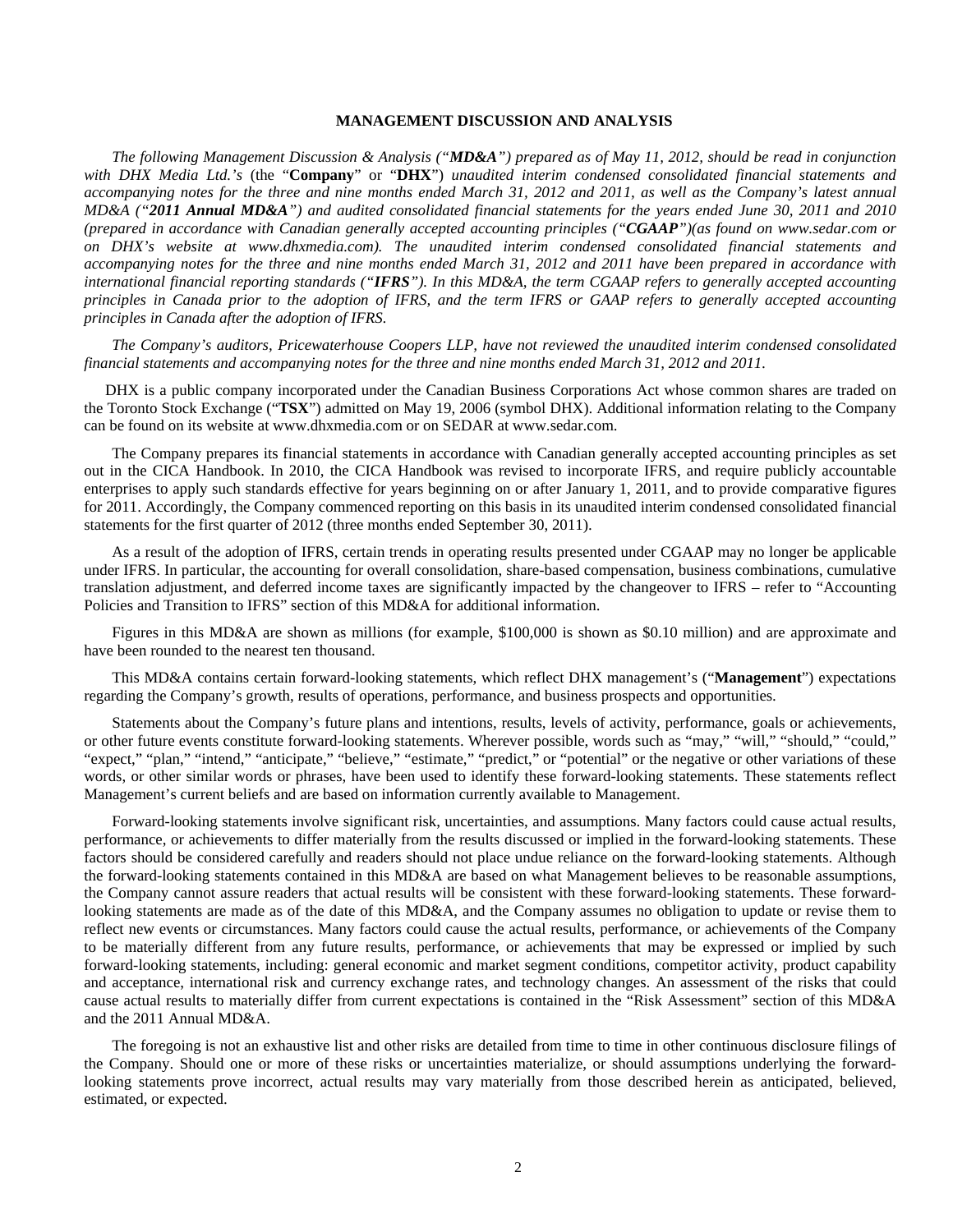#### **Business of the Company**

DHX is a leading independent supplier, distributor, and licensor of television and film productions. The Company was originally the result of the combination of The Halifax Film Company Limited ("**Halifax Film**") and Decode Entertainment Inc. ("**Decode**") during Fiscal 2006 and at the time of initial public offering. Since that time DHX has added Studio B Productions ("**Studio B**") on December 4, 2007, imX Communications Inc. ("**imX**") on July 20, 2008, and W!ldbrain Entertainment Inc. ("**DHX Wildbrain**") on September 14, 2010 (See "Wildbrain Acquisition" and "Acquisitions" section of the 2011 Annual MD&A posted on SEDAR at www.sedar.com). As previously announced in the Company's September 2010 press release relating to rebranding, all the Company's subsidiaries have been rebranded under the name DHX Media. Consistent with this initiative, throughout this MD&A and going forward the locations have been relabelled as follows: Halifax Film and imX are now referred as "**DHX Halifax**", Decode as "**DHX Toronto**", Studio B as "**DHX Vancouver**", and W!ldbrain as "**DHX Wildbrain**".

The Company produces, distributes, and exploits the rights for television and film programming. DHX's primary focus is on children's, youth, and family (collectively "**Children's and Family**") productions because of the international sales potential and longer-term and multiple revenue streams that this genre of programming provides. Children's and Family programming travels across cultures more easily than other genres and can therefore be sold into numerous markets, typically has a longer lifespan than other genres, and can be leveraged for merchandising and licensing revenues.

DHX's content library includes over 2,550 half-hours of programming and over 60 individual titles produced. The Company has over 15 children's series currently in first window broadcast on multiple major cable and broadcast networks in North America and internationally, including, *Yo Gabba Gabba, Waybuloo, Super Why, The Mighty Jungle, Bo on the Go!, Franny's Feet, Dirtgirlworld, How to be Indie, Animal Mechanicals, Kid vs. Kat,* and *Martha Speaks*. The Company's prime-time production slate also includes notable achievements in the comedy genre, including the award-winning Canadian prime-time comedy series *This Hour Has 22 Minutes*, which is produced for the CBC and has just been renewed for its 20<sup>th</sup> season. In addition, *The Mighty Jungle* was recently awarded a 2011 Gemini Award for *Best Pre-School Program or Series*. Recently, *Rastamouse* was honoured at the Broadcast Awards 2012 in the UK and was named *Best Pre-School Programme*. The Company operates from its offices and production facilities in Halifax, Toronto, and Vancouver, Canada, and Los Angeles, United States of America ("**USA**"), producing content for distribution in domestic and international markets which is marketed via its Toronto based sales group and licensed via its Los Angeles based licensing group.

#### **Revenue Model**

The Company historically earns revenues primarily from four categories: 1) proprietary production, which includes Canadian and other rights proprietary programs, 2) distribution of its proprietary and third party acquired titles, 3) producer and service fees, which includes production services for third parties, and 4) merchandising and licensing ("**M&L**") and other revenues which includes rental of studios and office facilities, music and royalty revenue, new media revenue, and licensing revenue on titles in the DHX library, including *Yo Gabba Gabba Live!* ("**Yo Gabba Gabba Live!**") stage tour revenues. The Company is able to generate revenue from productions by licensing its initial broadcast rights and pre-licensing of territories for its programs. Production revenues include the initial broadcast license revenues and any pre-sales or distribution advances included in the initial financing of the production of a film and television program. Once a production is completed and delivered, the program is included in the Company's library of film and television programming. Further revenue from exploitation of the program is included in distribution revenue if it relates to television licences and in M&L if it relates to royalties or revenues generated from non-television licenses. The Company also generates revenue from programs in which it retains Canadian and other limited participation rights and, in certain instances, from production services for productions whose copyright is owned by third parties.

#### *Production Revenue*

The Company derives proprietary production revenues, which includes other proprietary titles with Canadian and other rights, from the grant of initial broadcast rights for the initial showing of commissioned productions and pre-licensing of territories. These fees are typically collected partially upon commissioning of a production, during production, and finally once a completed production is delivered for broadcast, and at some point in time after delivery as a holdback (See "Critical Accounting Policies and Estimates" section of the 2011 Annual MD&A for details on revenue recognition).

#### *Distribution Revenue*

The Company is able to retain or obtain the ownership rights to its proprietary, other proprietary titles, and third party acquired titles, which permits the Company to generate further revenues from the distribution of the Company's productions. In addition to generating revenues from the sale of initial broadcast rights, the Company is able to concurrently generate revenues from the sale of broadcast rights in other jurisdictions and on other platforms (such as DVD and home entertainment) for specified periods of time. Distribution revenue also includes theatrical and other revenues generated on its feature films and movies of the week ("**MOW's**").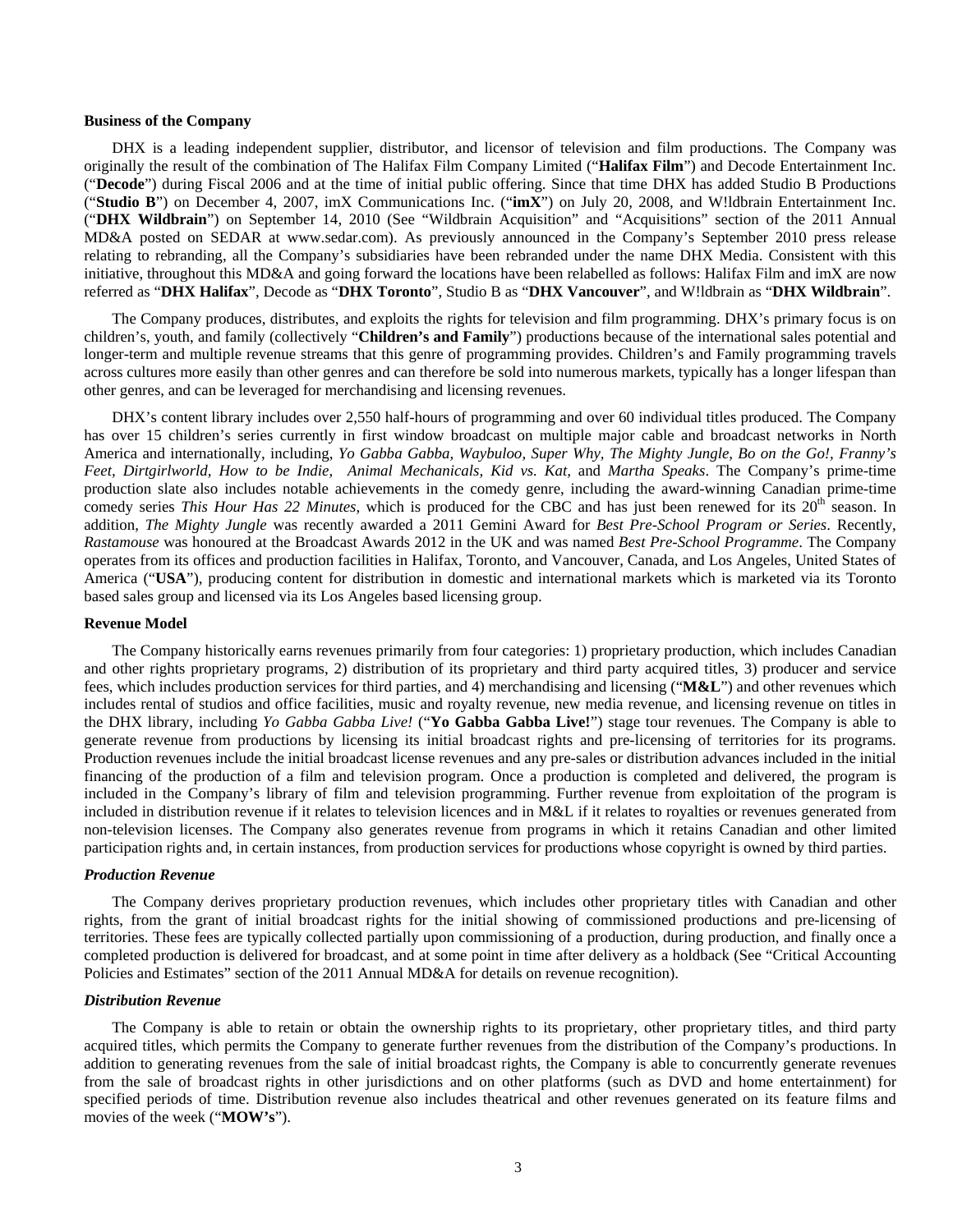## *Producer and Service Fee Revenue*

Producer and service fee revenue includes revenue accounted for using the percentage of completion method for revenues for service and corporate overhead fees earned for producing television shows and MOV's.

#### *M&L and Other Revenue*

M&L and other revenue includes rental of studios, equipment, and office facilities, music and royalty revenues, new media revenue, and licensing revenues for *Yo Gabba Gabba* and *Yo Gabba Gabba Live!* and, new for Q3 2012, *Rastamouse*.

## **SUMMARY CONSOLIDATED FINANCIAL INFORMATION**

The summary consolidated financial information set out below for the three and nine months ended March 31, 2012 and 2011 has been prepared in accordance with IFRS and is derived from the Company's unaudited interim condensed consolidated financial statements and accompanying notes for the three and nine months ended March 31, 2012 and 2011, and can be found at www.sedar.com or DHX's website at www.dhxmedia.com. Each reader should read the following information in **conjunction with those statements and the related notes.** 

|                                                                           | <b>Three Months Ended</b> | <b>Three Months Ended</b> | <b>Nine Months Ended</b> | <b>Nine Months Ended</b> |
|---------------------------------------------------------------------------|---------------------------|---------------------------|--------------------------|--------------------------|
|                                                                           | March 31, 2012            | March 31, 2011            | March 31, 2012           | March 31, 2011           |
|                                                                           | (5000)                    | ( \$000)                  | (5000)                   | (5000)                   |
|                                                                           | (except per share data)   | (except per share data)   | (except per share data)  | (except per share data)  |
| Consolidated Statements of Income and Comprehensive Income Data:          | <b>IFRS</b>               | <b>IFRS</b>               | <b>IFRS</b>              | <b>IFRS</b>              |
|                                                                           | 16,619                    | 12,283                    | 58,238                   | 43,891                   |
|                                                                           | (10,503)                  | (6,771)                   | (39, 337)                | (26, 359)                |
|                                                                           | 6,116                     | 5,512                     | 18,901                   | 17,532                   |
|                                                                           | (4,070)                   | (4,132)                   | (11, 863)                | (11, 817)                |
| Impairment in value of certain investment in film and television programs |                           |                           | (135)                    | (450)                    |
|                                                                           | (55)                      | (111)                     | (81)                     | (265)                    |
|                                                                           | (1,188)                   | (970)                     | (2,986)                  | (2,753)                  |
|                                                                           | (257)                     | (62)                      | (1,137)                  | (727)                    |
|                                                                           | 546                       | 237                       | 2.699                    | 1,520                    |
|                                                                           | (252)                     | 200                       | 263                      | (221)                    |
|                                                                           | (64)                      | (10)                      |                          | (28)                     |
|                                                                           | 230                       | 427                       | 2,966                    | 1.271                    |
|                                                                           | 0.01                      | 0.00                      | 0.05                     | 0.02                     |
|                                                                           | 0.01                      | 0.00                      | 0.05                     | 0.02                     |
| Weighted average common shares outstanding (expressed in thousands)       |                           |                           |                          |                          |
|                                                                           | 53,095                    | 61.618                    | 59,032                   | 61.621                   |
|                                                                           | 53,512                    | 61,939                    | 59,400                   | 61,945                   |
|                                                                           | As at March 31,<br>2012   | As at June 30,<br>2011    |                          |                          |
|                                                                           | $($ \$000 $)$             | $($ \$000 $)$             |                          |                          |

|                                  | $($ \$000 $)$ | (5000)      |
|----------------------------------|---------------|-------------|
|                                  | <b>IFRS</b>   | <b>IFRS</b> |
| Consolidated Balance Sheet Data: |               |             |
|                                  | 23,240        | 25,585      |
|                                  | 42,602        | 39,184      |
|                                  | 146,228       | 148,022     |
| Total liabilities.               | 67,805        | 66,766      |
|                                  | 78,423        | 81.256      |
|                                  |               |             |

<sup>1</sup>The financial information for the three and nine months ended March 31, 2012 and the three months ended March 31, 2011 in the table include full quarterly results for DHX Halifax, DHX Toronto, DHX Vancouver, and DHX Wildbrain. The financial information for the nine months ended March 31, 2011 in the tables include full results for DHX Halifax, DHX Toronto, DHX Vancouver, but only 198 days activity for DHX Wildbrain (see–"Wildbrain Acquisition" section of this MD&A).

<sup>2</sup>Certain of the comparative Non-GAAP Financial Measures ("NGFM") are adjusted for all necessary adjustments, consisting of normal recurring adjustments and any changes in the current definition of NGFM (see "Use of Non-GAAP Financial Measures" section of this MD&A for further details).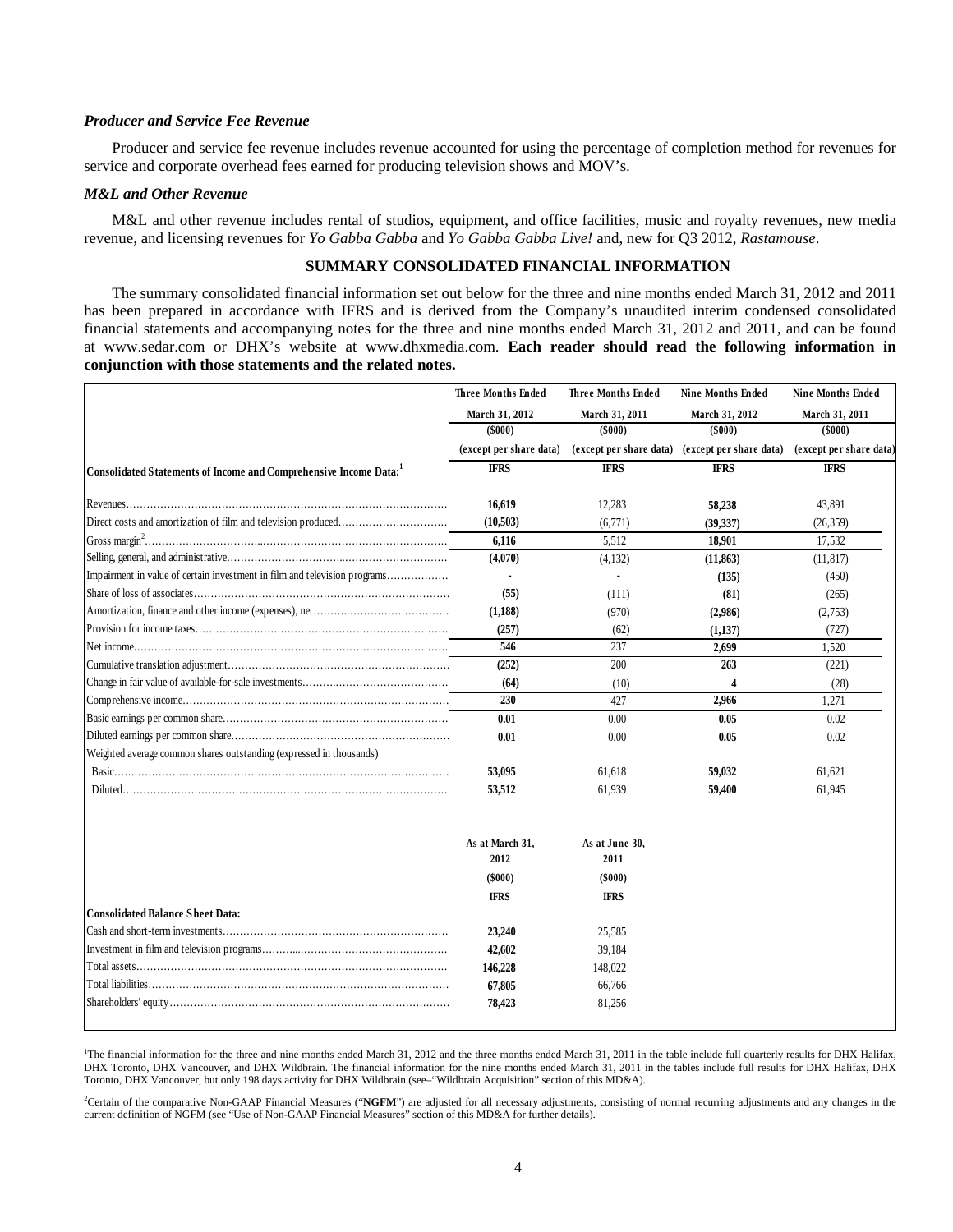## **Results for the nine months ended March 31, 2012 ("Nine Months 2012") compared to the nine months ended March 31, 2011 ("Nine Months 2011")**

#### *Revenues*

Revenues for Nine Months 2012 were \$58.24 million, up 33% from \$43.89 million for Nine Months 2011. The increase in Nine Months 2012 was due to significant increases in M&L, producer and service fee, and new media revenues.

*Proprietary production revenues*: Proprietary production revenues for Nine Months 2012 of \$11.37 million decreased by 14% compared to \$13.20 million for Nine Months 2011. The overall decrease was made up of a 28% decrease to \$7.19 million (Nine Months 2011-\$9.96 million) for Children's and Family, a 86% decrease to \$0.16 million for Nine Months 2012 (Nine Months 2011-\$1.18 million) for Drama and Prime Time ("**Drama**"), and a 95% increase to \$4.02 million for Comedy (Nine Months 2011-\$2.06 million).

For Nine Months 2012, the Company added 103.0 half-hours to the library. The breakdown for Nine Months 2012 is 74.0 half-hours - \$11.37 million of proprietary film and television program production revenue versus the 108.0 half-hours - \$13.20 million for Nine Months 2011, where the programs have been delivered and the license periods have commenced for consolidated entities and 29 half-hours in intellectual property ("**IP**") rights for third party produced titles (26.5 half-hours in Nine Months 2011). Nine Months 2012 proprietary deliveries were in line with scheduled deliveries and Management's expectations.

As part of the maturation of DHX, specifically the experience gained by our in house international television distribution team along with the licensing expertise within DHX Wildbrain, we continue to strategically target third party produced titles for IP rights. As noted above, for Nine Months 2012 the Company added 29.0 half-hours to the library (10 half-hours for *Ha Ha Hairies*, 6 half-hours for *How to be Indie* and 13 half-hours for the UK breakout property *Rastamouse*). For Nine Months 2011, the Company added 26.5 half-hours to the library (3.5 half-hours for *Grandpa in my Pocket*, 10.0 half-hours for *How to be Indie*, and 13 half-hours for *Rastamouse*).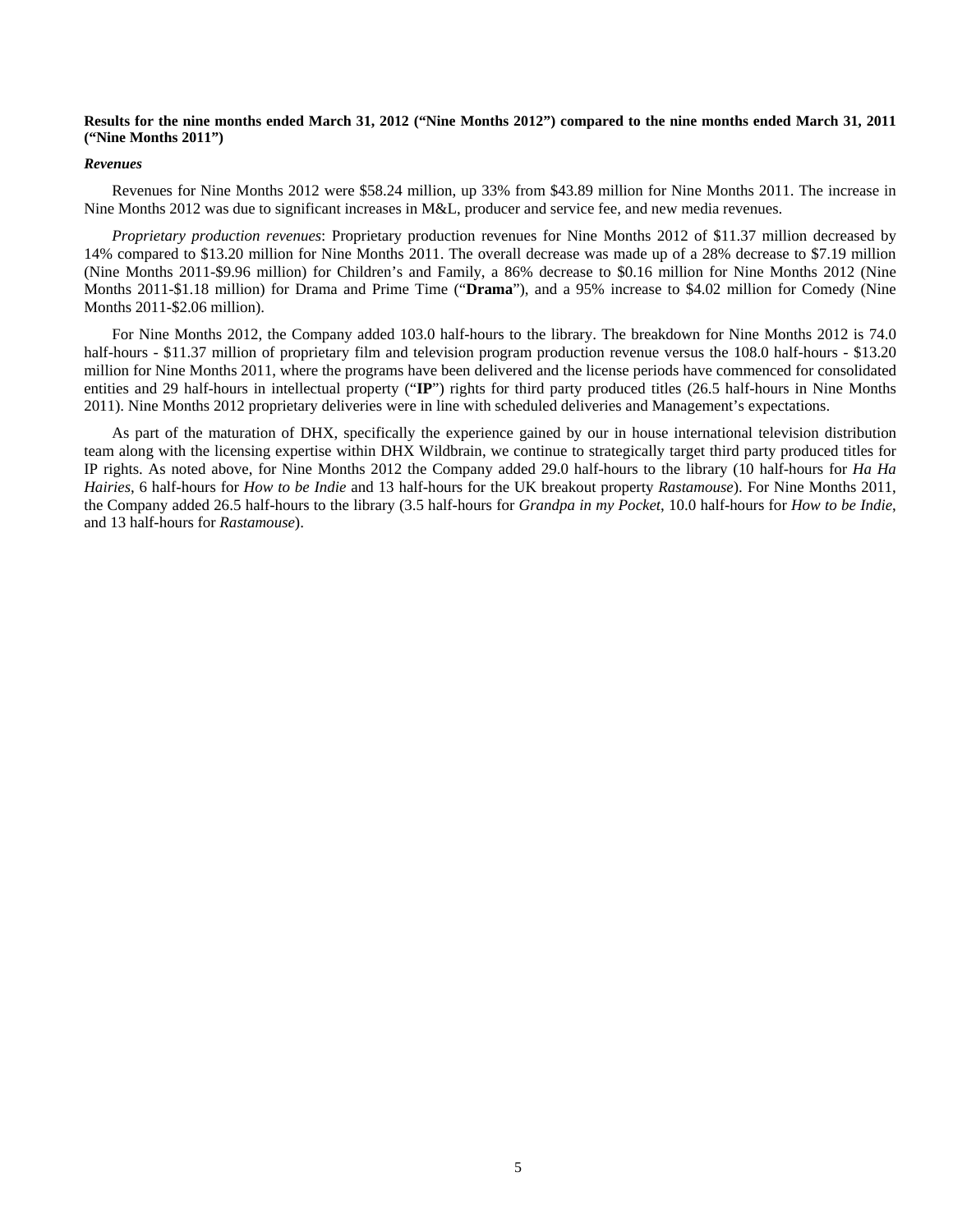|                                                                   |                                      |            | Nine Months 2012                | Nine Months 2011                 |                                 |  |
|-------------------------------------------------------------------|--------------------------------------|------------|---------------------------------|----------------------------------|---------------------------------|--|
| Title                                                             | Season or Type \$ Million Half-hours |            |                                 |                                  | \$ Million Half-hours           |  |
| <b>Children's and Family:</b>                                     |                                      |            |                                 |                                  |                                 |  |
| <b>Animal Mechanicals</b>                                         | III                                  |            |                                 |                                  | 9.0                             |  |
| Kid vs. Kat                                                       | $\mathbf{I}$                         |            |                                 |                                  | 26.0                            |  |
| Monster Math Squad                                                | $\bf{I}$                             |            | 8.0                             |                                  | $\sim$                          |  |
| Pirates                                                           | $\bf{I}$                             |            | ÷.                              |                                  | $N/A$ <sup><math>1</math></sup> |  |
| Pirates                                                           | $_{\rm II}$                          |            | $N/A$ <sup><math>1</math></sup> |                                  | 13.0                            |  |
| Super Why (CBC)                                                   | $_{\rm II}$                          |            | 12.0                            |                                  | $\sim$                          |  |
| That's So Weird!                                                  | $_{\rm II}$                          |            | ÷.                              |                                  | 13.0                            |  |
| That's So Weird!                                                  | III                                  |            | 13.0                            |                                  | ÷.                              |  |
| Yo Gabba Gabba                                                    | IV                                   |            | 9.0                             |                                  |                                 |  |
| <b>Subtotals</b>                                                  |                                      | 5.81<br>\$ | 42.0                            | \$<br>6.90                       | 61.0                            |  |
| Drama:                                                            |                                      |            |                                 |                                  |                                 |  |
| American Refugees                                                 | Demo                                 |            | 1.0                             |                                  |                                 |  |
| Befriend & Betray                                                 | Pilot                                |            |                                 |                                  | 4.0                             |  |
| Subtotals                                                         |                                      | 0.05<br>\$ | 1.0                             | 0.68<br>\$                       | 4.0                             |  |
| Comedy:                                                           |                                      |            |                                 |                                  |                                 |  |
| This Hour Has 22 Minutes                                          | <b>XVIII</b>                         |            | ä,                              |                                  | 13.0                            |  |
| This Hour Has 22 Minutes                                          | XIX                                  |            | 21.0                            |                                  |                                 |  |
| Subtotals                                                         |                                      | 4.02<br>\$ | 21.0                            | $\overline{\mathcal{S}}$<br>2.06 | 13.0                            |  |
| Other Proprietary Titles with Canadian and Other Rights           |                                      |            |                                 |                                  |                                 |  |
| <b>Children's and Family:</b>                                     |                                      |            |                                 |                                  |                                 |  |
| Martha Speaks (TVO)                                               | IV                                   |            | 10.0                            |                                  | $N/A$ <sup><math>1</math></sup> |  |
| Waybuloo (RDF Rights)                                             | III                                  |            | N/A                             |                                  | 30.0                            |  |
| Subtotals                                                         |                                      | 1.38<br>S  | 10.0                            | 3.06<br>\$.                      | 30.0                            |  |
| Drama:                                                            |                                      |            |                                 |                                  |                                 |  |
| Ice Road Terror                                                   | <b>MOW</b>                           |            | $N/A$ <sup><math>1</math></sup> |                                  | $N/A$ <sup><math>1</math></sup> |  |
| Killer Mountain                                                   | <b>MOW</b>                           |            | $N/A$ <sup><math>1</math></sup> |                                  | $N/A$ <sup><math>1</math></sup> |  |
| Subtotals                                                         |                                      | 0.11<br>\$ | $\bar{\phantom{a}}$             | 0.50<br>S                        | ÷,                              |  |
| Subtotals-Other Proprietary Titles with Canadian and Other Rights |                                      | 1.49<br>\$ | 10.0                            | 3.56<br>\$                       | 30.0                            |  |
| <b>Total Consolidated Entities</b>                                |                                      | \$11.37    | 74.0                            | \$13.20                          | 108.00                          |  |
|                                                                   |                                      |            |                                 |                                  |                                 |  |
| Third Party Produced Titles with IP Rights:                       |                                      |            |                                 |                                  |                                 |  |
| Grandpa in my Pocket                                              |                                      |            |                                 |                                  | 3.5                             |  |
| Ha Ha Hairies                                                     |                                      |            | 10.0                            |                                  |                                 |  |
| How to Be Indie                                                   |                                      |            | 6.0                             |                                  | 10.0                            |  |
| Rastamouse                                                        |                                      |            | 13.0                            |                                  | 13.0                            |  |
|                                                                   |                                      |            | 29.0                            |                                  | 26.5                            |  |
| <b>Total Half-hours</b>                                           |                                      |            | 103.0                           |                                  |                                 |  |

The breakdown for content library deliveries (including proprietary deliveries and deliveries on IP rights for third party<br>weed titles) and dellar value subtately for legations for Nine Months 2012 and Nine Months 2011 was produced titles) and dollar value subtotals for locations for Nine Months 2012 and Nine Months 2011 was as follows:

<sup>*1</sup>N/A – Not applicable as deliveries of half-hours have either already been counted when title delivered in the first instance or in the case of the shows using</sup> percentage of completion method, are not yet delivered*.

*Producer and service fee revenues:* For Nine Months 2012, the Company earned \$24.57 million for producer and service fee revenues, an increase of 114% versus the \$11.46 million for Nine Months 2011. DHX Vancouver earned \$9.20 million, an increase of 78% (Nine Months 2011-\$5.16 million), and DHX Wildbrain earned \$15.37 million for Nine Months 2012, an increase of 144% (Nine Months 2011-\$6.30 million). For Nine Months 2012, the breakdown for major projects over \$0.10 million for DHX Vancouver was \$3.48 million for *My Little Pony* Seasons 1-3, \$0.13 million for *Sarah Solves It* Pilot, \$1.19 million for *Little Pet Shop* Season I, and \$4.40 million for *Pound Puppies* Seasons 1-3. For Nine Months 2012, the breakdown for major projects over \$0.10 million for DHX Wildbrain was \$2.41 million for *Monster High* Seasons 5-6, \$4.28 million for *The Ricky Gervais Show* Seasons 2-3, \$2.16 million for *Oki's Oasis* Pilot and Season I, \$0.52 million for *Team Smithereen* Pilot, and \$5.95 million for *How to Train Your Dragon* Season 1.

*Distribution revenues*: For Nine Months 2012, distribution revenues were down 18% to \$5.05 million from \$6.19 million for Nine Months 2011, generally due to timing of license periods for existing contracts on hand. The Company expects to be on track to achieve its updated Fiscal 2012 target for distribution revenue (see "Outlook" section of this MD&A for further details). For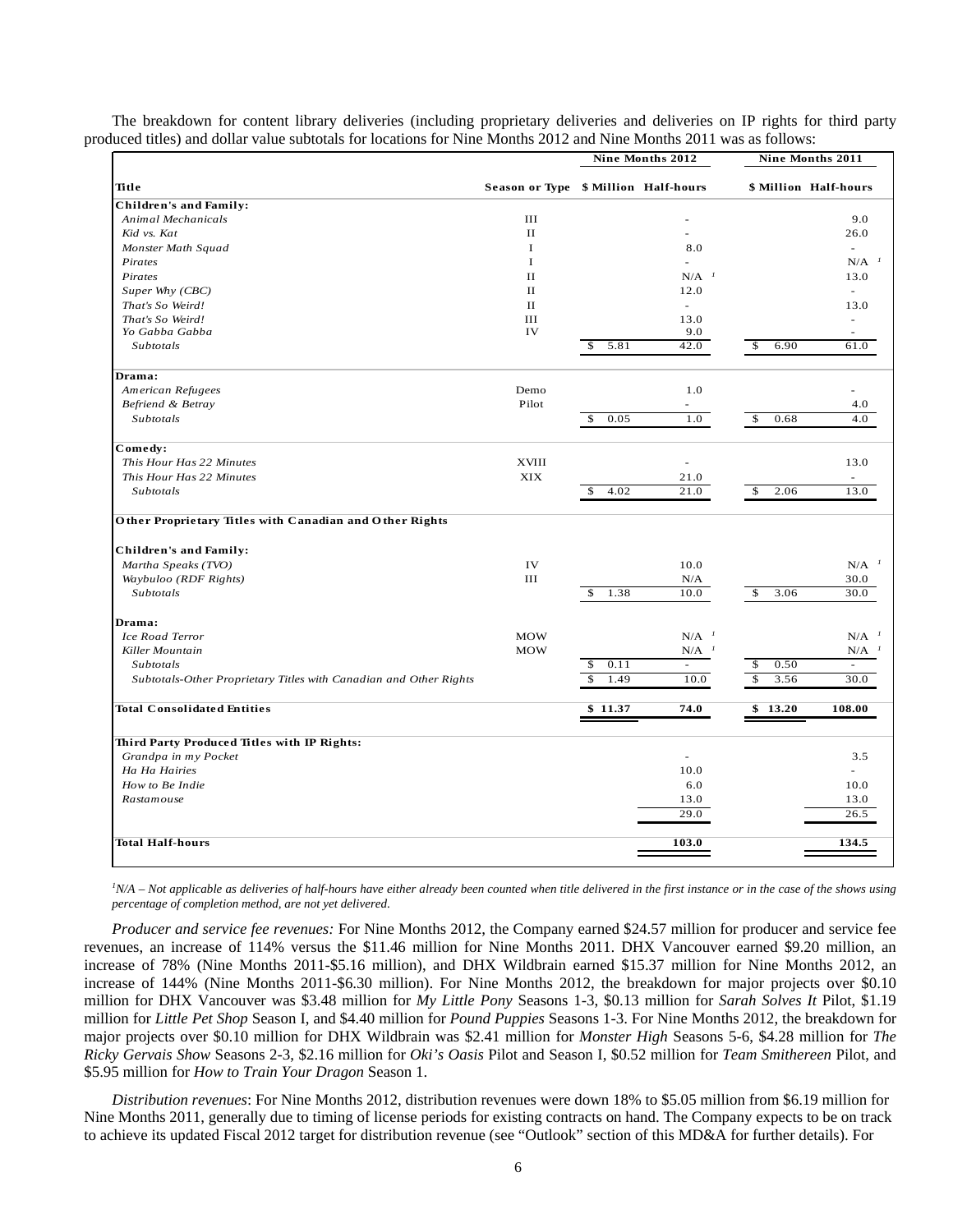Nine Months 2012, the Company recognized revenue on several contracts throughout its existing library and delivered episodes of newer titles. Some of the more significant sales were on the following titles: *Poko* Seasons 1-3, *Animal Mechanicals* Seasons 1-4, *Save Ums!* Seasons 1-2, *Super Why!* Season 1, *Kid vs. Kat* Seasons 1-2, *Bo on the Go!* Seasons 1-3, *Radio Free Roscoe* Seasons 1-2, *Martha Speaks* Seasons 1-2, *Franny's Feet* Seasons 1-3, *Naturally* Sadie Seasons 1-3, *Latest Buzz* Seasons 1-3, *Pirates* Seasons 1-2, *How to be Indie* Seasons 1-2, and *Rastamouse* Season 1.

*M&L and music royalty revenues*: Management was very pleased that for Nine Months 2012, M&L, music, and royalty revenues increased 20% to \$13.06 million (Nine Months 2011-\$10.85 million). Traditional DHX music, M&L, and royalty revenues were up 48% to \$1.93 million for Nine Months 2012 (Nine Months 2011-\$1.30 million). Gross *Yo Gabba Gabba*  revenues accrued were \$7.26 million based on Management's best estimate to the end of the 2011 tour for *Yo Gabba Gabba Live!,* down slightly versus Nine Months 2011 of \$7.72 million, and \$3.60 million for other *Yo Gabba Gabba!* M&L, up 97% over Nine Months 2011 of \$1.83 million. Management is also very pleased to report its first *Rastamouse* M&L revenues in the UK in Q3 2012 for the Christmas 2011 season of \$0.27 million (Nine Months 2011-nil).

*New Media Revenues*: For Nine Months 2012, new media revenues increased 113% to \$3.97 million (Nine Months 2011- \$1.86 million) including \$3.32 million for UMIGO (you make it go) (Nine Months 2011-\$1.56 million) and \$0.65 million (Nine Months 2011-\$0.30 million) for other new media projects.

*Rental revenues*: For Nine Months 2012, rental revenues were \$0.22 million, down 33% from Nine Months 2011 of \$0.33 million, as a result of lower rental revenues of studio and office facilities to third parties of the Company's Toronto, Ontario office.

#### *Gross Margin*

Gross margin for Nine Months 2012 was \$18.90 million, an increase in absolute dollars of 8% compared to \$17.53 million for Nine Months 2011. The overall margin at 32% of revenue for Nine Months 2012 was at the low end, but in line with Management's Nine Months 2012 expectations based on Nine Months 2012 scheduled revenue mix. Specifically, it is as a result of the higher weighting of producer fees and service revenues scheduled and delivered in the Nine Months 2012 as compared to other higher margin revenue streams. Further, it is due to the adoption of IFRS, specifically the changes to consolidation, as certain production and service revenues are fully consolidated and shown gross under IFRS that were previously shown as net revenue amounts using the equity method. The resulting effect is an increase to revenue and direct production costs, but no net increase to gross margin dollars. Therefore, when the gross margin is calculated it results in the same gross margin dollar amount but a lower gross margin percentage. The Company expects this to smooth out somewhat over the remainder of Fiscal 2012, and for the gross margin percentage to continue to increase to its adjusted target range (see Outlook section of this MD&A for further details).

For Nine Months 2012, the margins for each revenue category in absolute dollars and as a margin percentage were as follows: production revenue margin of \$3.04 million or 27%, net producer and service fee revenue margin of \$5.17 million or 21%, distribution revenue margin of \$2.76 million or 55% (\$2.15 million or 43% when \$0.61 million for the amortization of acquired libraries is removed), new media margin at \$1.32 million or 33%, and rental revenue margin of \$0.22 million. For Nine Months 2012, M&L, music, and royalty revenue margin was \$6.39 million or 49%. The breakdown for music, M&L, and royalty margin was \$1.12 million (Nine Months 2011-\$1.29 million) for traditional DHX music and royalty and \$5.11 million, up 71% (Nine Months 2011-2.98 million), for *Yo Gabba Gabba* including *Yo Gabba Gabba Live!* Tour and \$0.16 million for *Rastamouse* M&L in the UK (Nine Months 2011-nil).

In particular, production, producer and service fee revenue, distribution, and M&L on *Yo Gabba Gabba* in terms of absolute dollars contributed \$3.04 million, \$5.17 million, \$2.76 million and \$5.11 million, respectively or 85% of the total margin. Production margin at 24%, based on product delivery mix, was at the low end, but in line with Management's expectations. Producer and service fee margins can vary greatly and at 24% is at the midpoint of Management's expectations. Distribution margin can fluctuate greatly from title-to-title and at 55% is at the higher end of Management's expectations.

## *Operating Expenses (Income)*

## *SG&A*

SG&A costs for Nine Months 2012 were up slightly at \$11.86 million compared to \$11.82 million for Nine Months 2011. Specifically, SG&A costs (excluding DHX Wildbrain) were \$8.33 million (Nine Months 2011-\$9.11 million) and SG&A costs for DHX Wildbrain for Nine Months 2012 were \$3.53 million (Nine Months 2011-\$2.71 million, however, was for only 198 days activity). Management was very pleased with SG&A costs for Nine Months 2012 (excluding DHX Wildbrain) at \$8.33 million as these were down 9% (well ahead of Management's expectations of a 5% reduction) as compared to Nine Months 2011.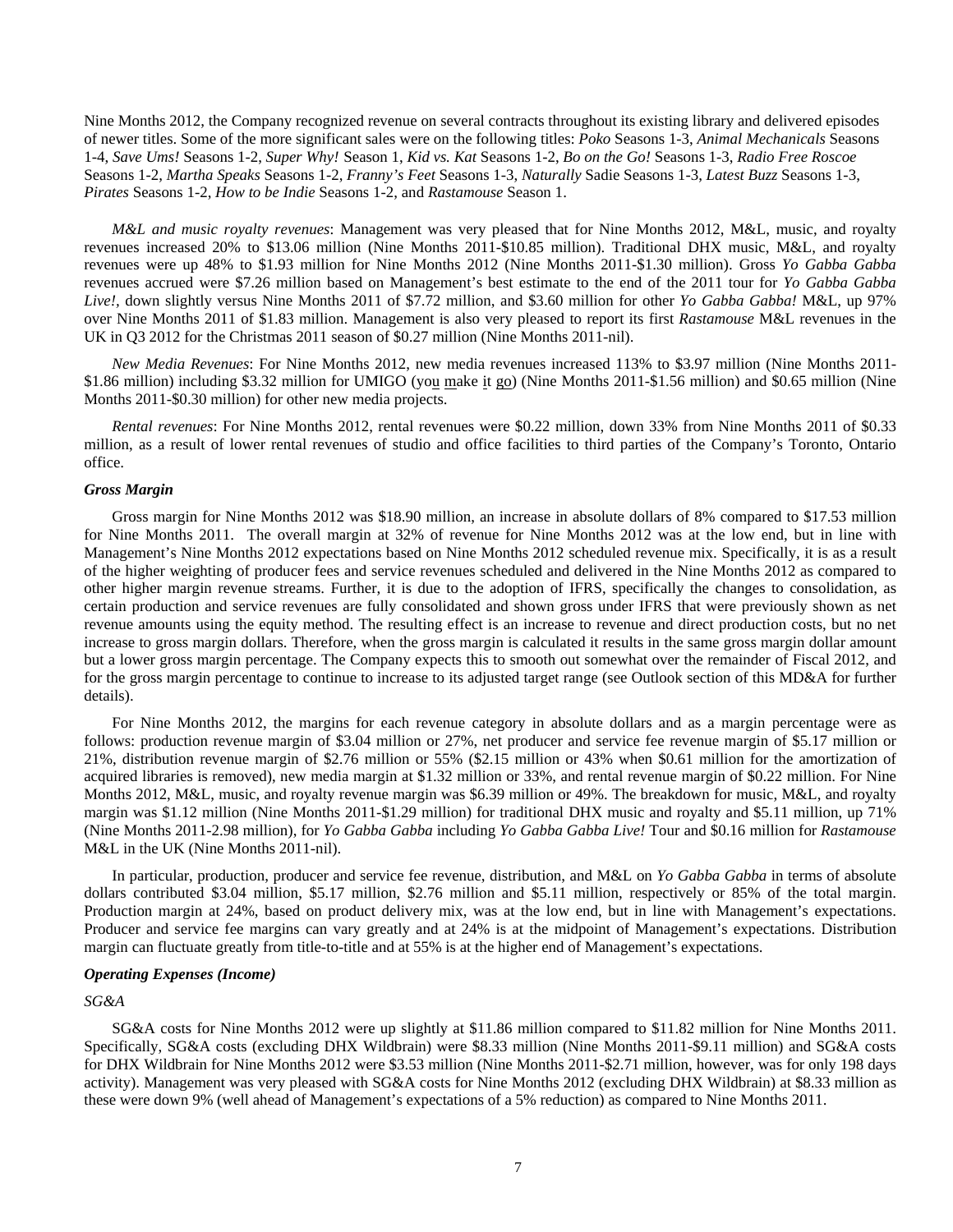#### *Amortization*

For Nine Months 2012, amortization was up 29% to \$2.57 million (Nine Months 2011-\$1.99 million). For Nine Months 2012, the amortization of acquired libraries was up 36% to \$0.61 million (Nine Months 2011-\$0.45 million) which relates to the library titles that have a maximum 20 year life for amortization purposes, have minimal ongoing cash costs associated with selling, and are viewed as long-term assets. For Nine Months 2012, amortization of PP&E was up 62% to \$1.33 million (Nine Months 2011-\$0.82 million) specifically due to new equipment put in use during Q4 2011 at DHX Wildbrain. For Nine Months 2012, amortization of intangible assets was down 13% to \$0.63 million (Nine Months 2011-\$0.72 million) which relates to the intangible assets acquired as part of the acquisitions of Decode, Studio B, and DHX Wildbrain.

#### *Development and Other Expenses*

During Nine Months 2012 development expenses were \$0.20 million (Nine Months 2011-\$0.51 million). For Nine Months 2012, other expense was \$0.06 million for a write off of a UK value added tax account deemed not recoverable (Nine Months 2011-nil) and \$0.18 million for deferred acquisition costs written off in accordance with IFRS and litigation costs relating to normal course legal matters (Nine Months 2011-\$0.33 million).

#### *Impairment in Value of Certain Investment in Film and Television Programs*

During Nine Months 2012, the Company recorded an impairment in value of certain investments in film and television programs of \$0.14 million (Nine Months 2011-\$0.45 million).

## *Share of Loss of Associates (Formerly Equity Income (Loss))*

For Nine Months 2012, the Company recorded its share of loss of associates of \$0.08 million for its investment in Tribal Nova (Nine Months 2011-\$0.26 million loss). For Nine Months 2012, the \$0.08 million loss was made up of \$0.19 million in amortization of Tribal Nova intangibles offset by \$0.11 million of income for the Company's share of Tribal Nova.

## *Finance Income and Expenses (Formerly Interest Income (Expense) and Foreign Exchange Gain (Loss))*

For Nine Months 2012, the Company recorded net finance income of \$0.02 million versus \$0.08 million net finance income for Nine Months 2011. Nine Months 2012 net finance income consists of \$0.10 million for finance costs on long-term debt and capital leases and \$0.07 million for finance and bank charges (Nine Months 2011-\$0.15 million and \$0.04 million, respectively), offset by finance income of \$0.17 million (Nine Months 2011-\$0.11 million) and foreign exchange gain of \$0.02 million (Nine Months 2011-\$0.16 million foreign exchange gain). The foreign exchange gain was due to fluctuations of the Canadian dollar against the USD, GBP, and Euro since June 30, 2011 and the breakdown for Nine Months 2012 was as follows: \$0.14 million for realized foreign exchange gain (Nine Months 2011-\$0.10 million foreign exchange loss) on revenue and expense items translated at average rates for the period and \$0.12 million in non-cash unrealized foreign exchange loss (Nine Months 2011-\$0.26 million unrealized foreign exchange gain) for balance sheet translations at the exchange rates in effect at each balance sheet date.

## *EBITDA*

For Nine Months 2012, EBITDA was \$7.42 million, up \$1.40 million or 23% over \$6.02 million for Nine Months 2011. For Nine Months 2012, this increase was due to the increase in gross margin dollars of \$1.37 million and a positive change of \$0.08 million for non-cash stock based compensation, offset by an increase in SG&A of \$0.05 million.

#### *Income Taxes*

Income tax expense for Nine Months 2012 was \$1.14 million (Nine Months 2011-\$0.73 million) made up of \$0.05 million expense (Nine Months 2011-\$0.04 million) for large corporation taxes, \$1.24 million (Nine Months 2011-\$1.17 million) for current income taxes, and future income tax recovery of \$0.15 million (Nine Months 2011-\$0.48 million recovery).

#### *Net Income and Comprehensive Income*

Net income for Nine Months 2012 was \$2.70 million, compared to \$1.52 million for Nine Months 2011, or an increase of \$1.18 million in absolute dollars or 78%. For Nine Months 2012, the overall change of \$1.18 million was due to changes over Nine Months 2011 of the following amounts: a gross margin increase of \$1.37 million, a \$0.12 million decrease in net finance and other expenses, and a decrease in other expenses (income) of \$0.10 million, offset by a \$0.41 million increase for income taxes.

Comprehensive income for Nine Months 2012 was \$2.97 million, compared to \$1.27 million for Nine Months 2011, or an increase of \$1.70 million in absolute dollars, made up of an increase in cumulative translation adjustment of \$0.49 million, an increase in fair value of available-for-sale investments of \$0.03 million, and an increase in net income of \$1.18 million.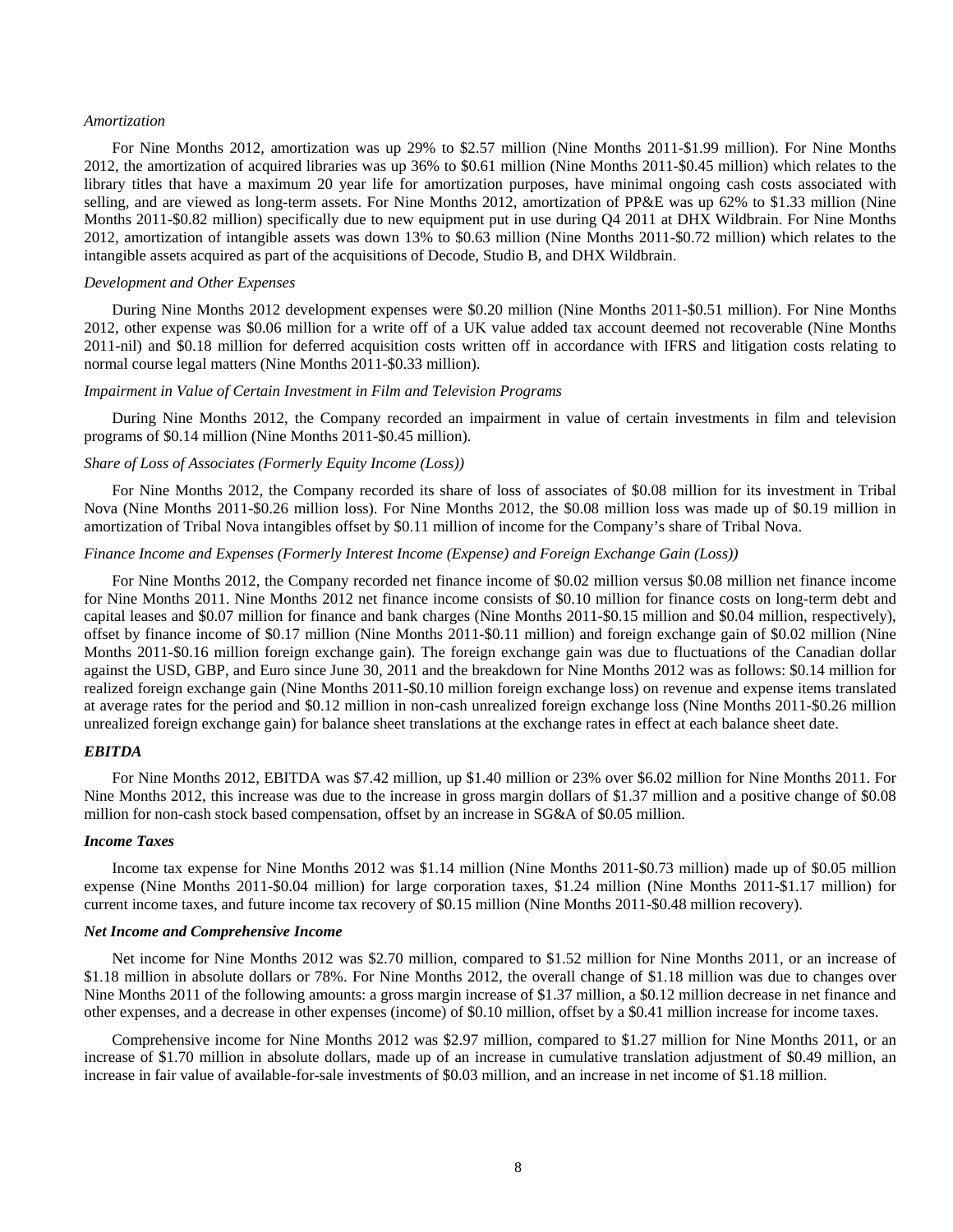## **SELECTED CONSOLIDATED QUARTERLY FINANCIAL INFORMATION**

The following table sets out selected consolidated financial information for each of the last eight quarters with the last one being the most recent quarter ended March 31, 2012. The information for the last quarter of Fiscal 2010 is reported on a CGAAP basis (prior to the adoption of IFRS) while the information for the four quarters of Fiscal 2011 and the first three quarters of Fiscal 2012 is reported on an IFRS basis. Accordingly, the financial information for the quarter of Fiscal 2010 may not be comparable to subsequent periods.

|                                                          |                                          | Fiscal $2012^1$                       |                                                  |                                           | Fiscal $20111$                  |                                             |                                   | Fiscal 2010 <sup>1</sup>             |
|----------------------------------------------------------|------------------------------------------|---------------------------------------|--------------------------------------------------|-------------------------------------------|---------------------------------|---------------------------------------------|-----------------------------------|--------------------------------------|
| (All numbers are in thousands)<br>except per share data) | $Q3^3$<br>$31$ -Mar<br>\$<br><b>IFRS</b> | $Q2^3$<br>31-Dec<br>\$<br><b>IFRS</b> | $\mathbf{Q1}^3$<br>$30-Sep$<br>×.<br><b>IFRS</b> | $Q4^3$<br>$30 - Jun$<br>\$<br><b>IFRS</b> | $Q3^3$<br>31-Mar<br><b>IFRS</b> | $Q2^3$<br><b>31-Dec</b><br>ъ<br><b>IFRS</b> | $Q1^3$<br>$30-Sep$<br><b>IFRS</b> | $Q4^3$<br>$30 - Jun$<br><b>CGAAP</b> |
| Revenue                                                  | 16,619                                   | 24,675                                | 16,944                                           | 11,518                                    | 12,283                          | 19,381                                      | 12,227                            | 9,081                                |
| Gross Margin <sup>2</sup>                                | 6,116                                    | 7,685                                 | 5,100                                            | 4,740                                     | 5,512                           | 7,103                                       | 4,917                             | 4,196                                |
| EBITDA and<br>Adjusted EBIT DA <sup>2 &amp; 3</sup>      | 2,117                                    | 3,640                                 | 1,662                                            | 1,167                                     | 1,465                           | 2,918                                       | 1,636                             | 1,024                                |
| Net Income (Loss)                                        | 546                                      | 1,835                                 | 318                                              | (101)                                     | 237                             | 854                                         | 429                               | (78)                                 |
| Comprehensive Income (Loss)                              | 230                                      | 1,538                                 | 1,198                                            | (322)                                     | 427                             | 371                                         | 473                               | (78)                                 |
| Basic Earnings (Loss) Per Common Share                   | 0.01                                     | 0.03                                  | 0.01                                             | 0.00                                      | 0.00                            | 0.01                                        | 0.01                              | 0.00                                 |
| Diluted Earnings (Loss) Per Common Share                 | 0.01                                     | 0.03                                  | 0.01                                             | 0.00                                      | 0.00                            | 0.01                                        | 0.01                              | 0.00                                 |

<sup>1</sup>Q1-Q3 2012 and Q2-Q4 2011 include full quarterly results for: DHX Halifax, DHX Toronto, DHX Vancouver, and DHX Wildbrain. Q1 2011 includes full quarterly results for: DHX Halifax, DHX Toronto, and DHX Vancouver, but only 16 days of DHX Wildbrain. The financial information for Fiscal 2010 includes full quarterly results for: DHX Halifax, DHX Toronto, and DHX Vancouver, but does not include DHX Wildbrain.

<sup>2</sup>Certain of the comparative Non-GAAP Financial Measures ("NGFM") are adjusted for all necessary adjustments, consisting of normal recurring adjustments and any changes in the current definition of NGFM (see "Use of Non-GAAP Financial Measures" section of this MD&A for further details).

<sup>3</sup>The Adjusted EBITDA figures shown above were adjusted for the impairment in value of certain investments in film and television programs and foreign exchange gain (loss) as management believes the adjusted figures to be a more meaningful indicator of operating performance (see "Reconciliation of Historical Results to EBITDA and Adjusted EBITDA" of this MD&A).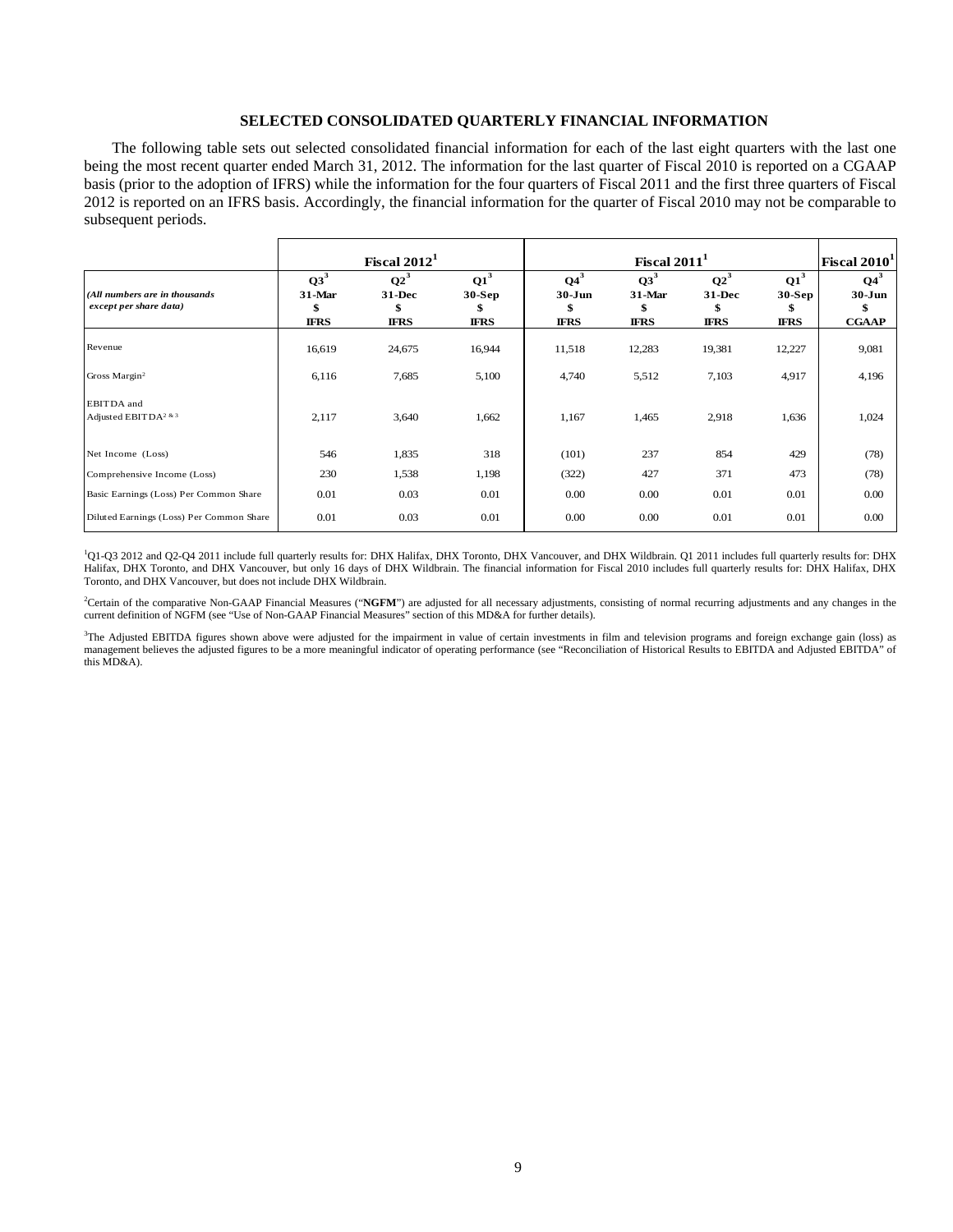## **Results for the three months ended March 31, 2012 ("Q3 2012") compared to the three months ended March 31, 2011 ("Q3 2011")**

## *Revenues*

Revenues for Q3 2012 were \$16.62 million, up 35% from \$12.28 million for Q3 2011. The increase in Q3 2012 was due to significant increases in M&L and music royalties, producer and service fee, and distribution revenues.

*Proprietary production revenues*: Proprietary production revenues for Q3 2012 of \$2.25 million decreased by 11% compared to \$2.52 million for Q3 2011. The overall decrease was made up of a 66% decrease to \$0.62 million (Q3 2011-\$1.81 million) in Children's and Family, a 97% decrease to \$0.02 million for Q3 2012 (Q3 2011-\$0.71 million) for Drama, and an increase to \$1.61 million for Comedy (Q3 2011-nil).

For Q3 2012, the Company added 38 half-hours to the library. The breakdown for Q3 2012 is 28.0 half-hours - \$2.25 million of proprietary film and television program production revenue versus the 32.5 half-hours for Q3 2011, where the programs have been delivered and the license periods have commenced for consolidated entities and 10.0 half-hours in intellectual property ("**IP**") rights for third party produced titles (15.0 half-hours in Q3 2011). Q3 2012 proprietary deliveries were in line with scheduled deliveries and Management's expectations.

As part of the maturation of DHX, specifically the experience gained by our in house international television distribution team along with the licensing within DHX Wildbrain acquisition, we continue to strategically target third party produced titles for IP rights. As noted above, for Q3 2012, the Company added 10.0 half-hour to the library for *Ha Ha Hairies*. For Q3 2011, the Company added 5.0 half-hours for *How to be Indie* and 10.0 half-hours for *Rastamouse*.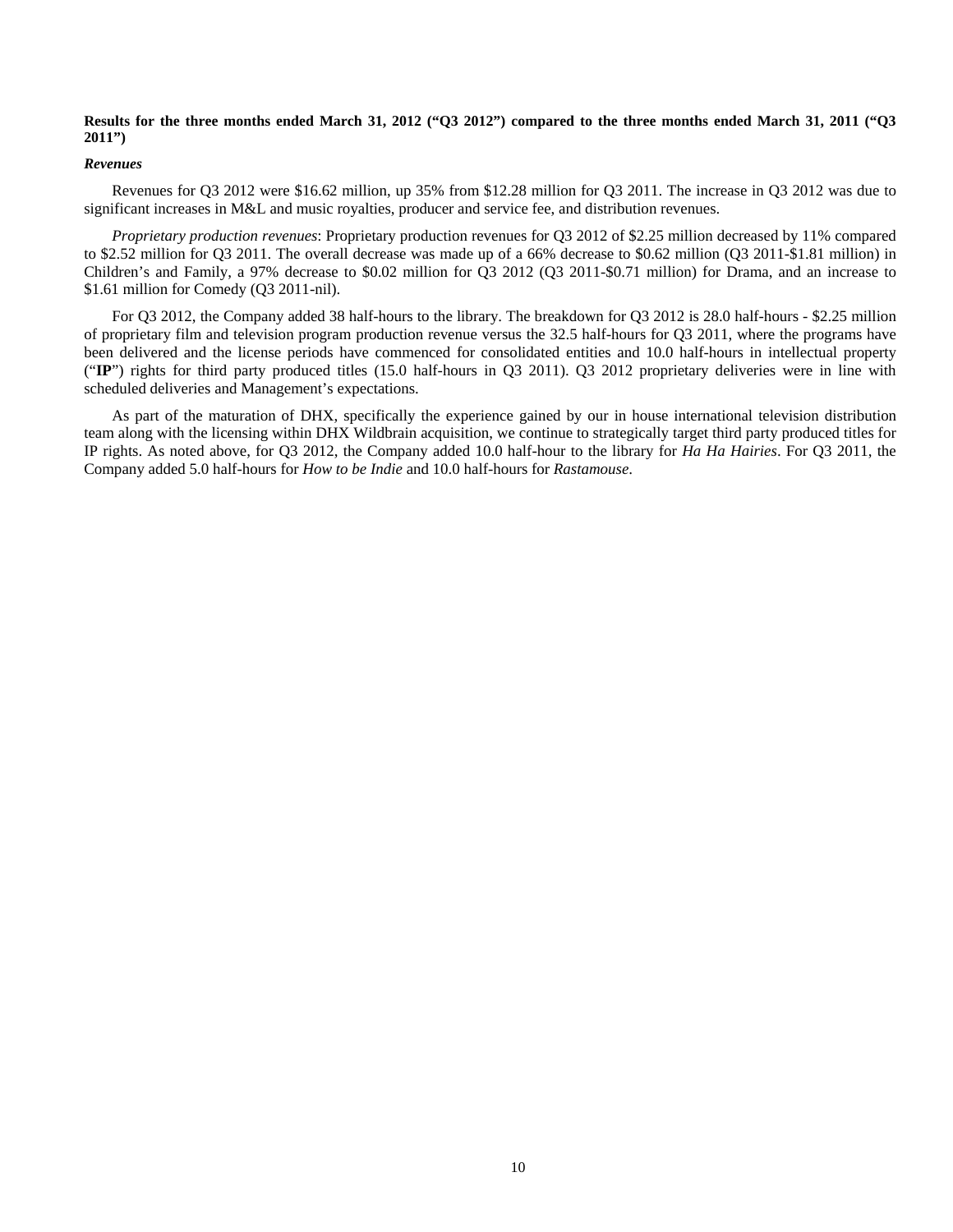|                                                                   |                                      |                                          | Q3 2012                         | Q3 2011              |                                 |  |
|-------------------------------------------------------------------|--------------------------------------|------------------------------------------|---------------------------------|----------------------|---------------------------------|--|
| Title                                                             | Season or Type \$ Million Half-hours |                                          |                                 |                      | \$ Million Half-hours           |  |
| <b>Children's and Family:</b>                                     |                                      |                                          |                                 |                      |                                 |  |
| Animal Mechanicals                                                | III                                  |                                          |                                 |                      | 5.5                             |  |
| Kid vs. Kat                                                       | $\mathbf{I}$                         |                                          |                                 |                      | N/A                             |  |
| Monster Math Squad                                                | T                                    |                                          | 5.0                             |                      | $\sim$                          |  |
| Pirates                                                           | I                                    |                                          |                                 |                      | N/A                             |  |
| Pirates                                                           | $\rm II$                             |                                          |                                 |                      | 3.0                             |  |
| Yo Gabba Gabba                                                    | IV                                   |                                          | 9.0                             |                      |                                 |  |
| <b>Subtotals</b>                                                  |                                      | 0.62<br>\$.                              | 14.0                            | 0.89<br>\$           | 8.5                             |  |
| Drama:                                                            |                                      |                                          |                                 |                      |                                 |  |
| Befriend & Betray                                                 | Pilot                                |                                          |                                 |                      | 4.0                             |  |
| Subtotals                                                         |                                      | \$<br>$\overline{\phantom{a}}$           |                                 | 0.68<br>$\mathbb{S}$ | 4.0                             |  |
| Comedy:                                                           |                                      |                                          |                                 |                      |                                 |  |
| This Hour Has 22 Minutes                                          | <b>XIX</b>                           |                                          | 9.0                             |                      |                                 |  |
| <b>Subtotals</b>                                                  |                                      | \$<br>1.61                               | 9.0                             | \$<br>$\omega$       |                                 |  |
| Other Proprietary Titles with Canadian and Other Rights           |                                      |                                          |                                 |                      |                                 |  |
| <b>Children's and Family:</b>                                     |                                      |                                          |                                 |                      |                                 |  |
| Martha Speaks (TVO)                                               | IV                                   |                                          | 5.0                             |                      | $N/A$ <sup><math>1</math></sup> |  |
| Waybuloo (RDF Rights)                                             | $\rm III$                            |                                          | $\overline{\phantom{0}}$        |                      | 20.0                            |  |
| <b>Subtotals</b>                                                  |                                      | $\mathbb{S}$<br>$\overline{\phantom{a}}$ | 5.0                             | \$<br>0.92           | 20.0                            |  |
| Drama:                                                            |                                      |                                          |                                 |                      |                                 |  |
| <b>Ice Road Terror</b>                                            | <b>MOW</b>                           |                                          | $N/A$ <sup><math>I</math></sup> |                      | $N/A$ <sup><math>I</math></sup> |  |
| Killer Mountain                                                   | <b>MOW</b>                           |                                          | $N/A$ <sup><math>1</math></sup> |                      | $N/A$ <sup><math>1</math></sup> |  |
| Subtotals                                                         |                                      | 0.02                                     |                                 | 0.03<br>S            | N/A                             |  |
| Subtotals-Other Proprietary Titles with Canadian and Other Rights |                                      | 0.02                                     | 5.0                             | 0.95                 | 20.0                            |  |
| <b>Total Consolidated Entities</b>                                |                                      | 2.25<br>\$                               | 28.0                            | 2.52<br>\$           | 32.5                            |  |
| Third Party Produced Titles with IP Rights:                       |                                      |                                          |                                 |                      |                                 |  |
| Ha Ha Hairies                                                     |                                      |                                          | 10.0                            |                      |                                 |  |
| How to Be Indie                                                   |                                      |                                          | L.                              |                      | 5.0                             |  |
| Rastamouse                                                        |                                      |                                          |                                 |                      | 10.0                            |  |
|                                                                   |                                      |                                          | 10.0                            |                      | 15.0                            |  |
|                                                                   |                                      |                                          |                                 |                      |                                 |  |

The breakdown for content library deliveries (including proprietary deliveries and deliveries on IP rights for third party produced titles) and dollar value subtotals for locations for Q3 2012 and Q3 2011 was as follows:

<sup>*IN/A – Not applicable as deliveries of half-hours have either already been counted when title delivered in the first instance or in the case of the shows using</sup> percentage of completion method, are not yet delivered*.

*Producer and service fee revenues:* For Q3 2012, the Company earned \$8.32 million for producer and service fee revenues, an increase of 99% versus the \$4.19 million for Q3 2011. DHX Vancouver earned \$3.28 million, an increase of 68% (Q3 2011- \$1.95 million), and DHX Wildbrain earned \$5.04 million, an increase of 125%, for Q3 2012 (Q3 2011-\$2.24 million). For Q3 2012, the breakdown for major projects over \$0.10 million for DHX Vancouver was \$1.01 million for *My Little Pony* Seasons 1- 3, \$1.07 million for *Little Pet Shop* Season I, and \$1.18 million for *Pound Puppies* Seasons 1-3. For Q3 2012, the breakdown for major projects over \$0.10 million for DHX Wildbrain was \$0.80 million for *Monster High* Seasons 5-6, \$1.07 million for *The Ricky Gervais Show* Season 3, \$1.26 million for *Oki's Oasis* Pilot and Season 1, \$0.19 million for *Team Smithereen* Pilot, and \$1.72 million for *How to Train Your Dragon* Season 1.

*Distribution revenues*: Management was encouraged that for Q3 2012 (the second consecutive quarter), distribution revenues were up 15% to \$1.89 million from \$1.64 million for Q3 2011, as we continue to see positive trends in sales activities coming out of recent industry trade shows. The Company expects to be on track to achieve its updated Fiscal 2012 target for distribution revenue (see "Outlook" section of this MD&A for further details). For Q3 2012, the Company recognized revenue on several contracts throughout its existing library and delivered episodes of newer titles. Some of the more significant sales were on the following titles: *Poko* Seasons 1-3, *Animal Mechanicals* Seasons 1-4, *Save Ums!* Seasons 1-2, *Super Why!* Season 1, *Kid vs. Kat* Seasons 1-2, *Bo on the Go!* Seasons 1-3, *Radio Free Roscoe* Seasons 1-2, *Martha Speaks* Seasons 1-2, *Franny's Feet* Seasons 1- 3, *Naturally* Sadie Seasons 1-3, *Latest Buzz* Seasons 1-3, *Pirates* Seasons 1-2, *How to be Indie* Seasons 1-2, and *Rastamouse* Season 1.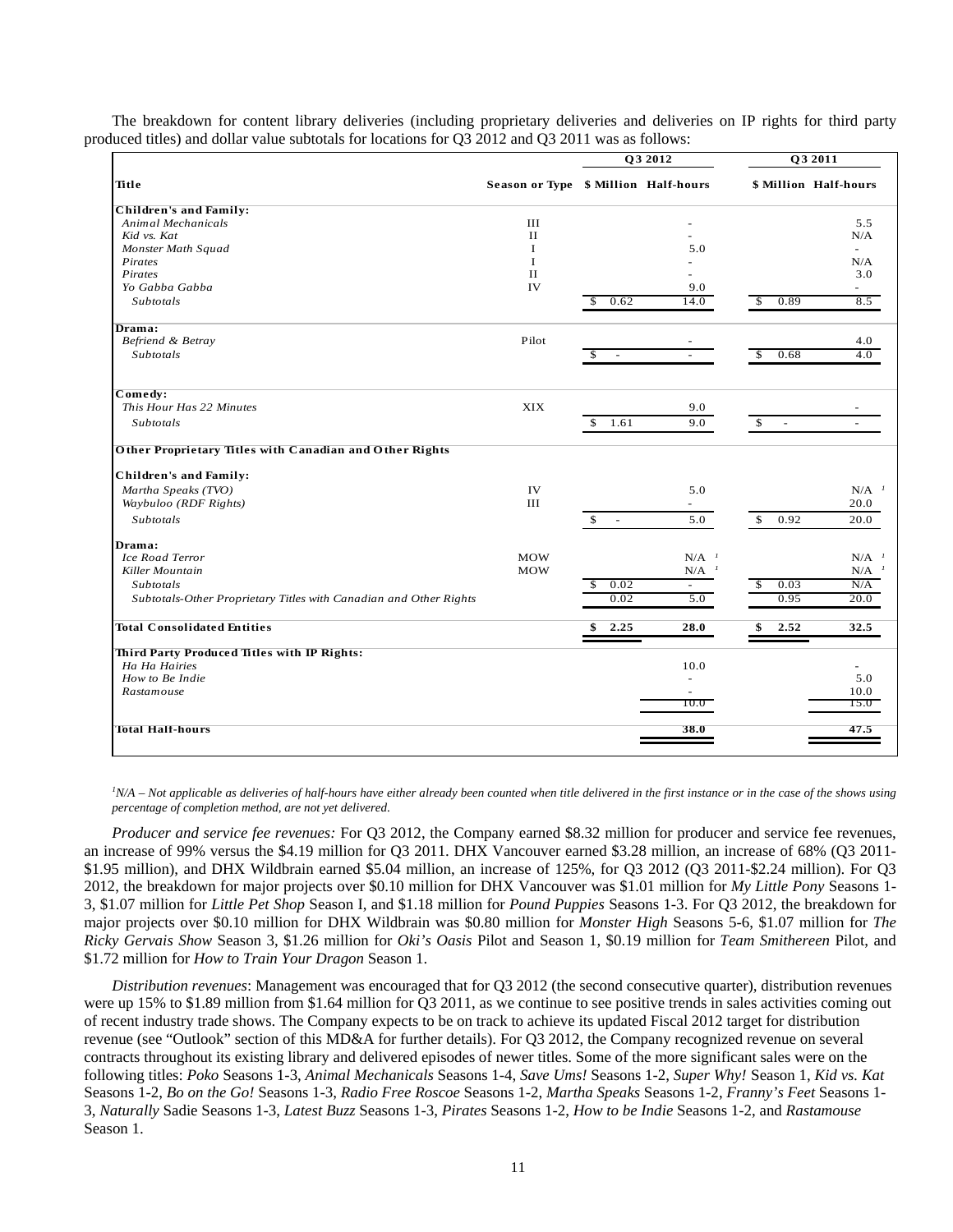*M&L and music royalty revenues*: Management was very pleased that for Q3 2012, M&L, music, and royalty revenues increased 47% to \$3.54 million (Q3 2011-\$2.41 million). Traditional DHX music, M&L, and royalty revenues was up 11% to \$0.89 million for Q3 2012 (Q3 2011-\$0.80 million). Gross *Yo Gabba Gabba Live!* tour revenues accrued were \$1.00 million based on Management's best estimate to the end of the 2011 tour versus Q3 2011 (*Yo Gabba Gabba Live!* 2010 tour) of \$0.14 million and \$1.38 million for other *Yo Gabba Gabba* M&L, down slightly from \$1.47 million for Q3 2011. Management is also very pleased to report its first *Rastamouse* M&L revenues in the UK for the Christmas 2011 season of \$0.27 million (Q3 2011 nil).

*New Media Revenues*: For Q3 2012, new media revenues decreased 61% to \$0.55 million (Q3 2011-\$1.42 million) including \$0.54 million for UMIGO (you make it go) due entirely to timing of deliverables on the project (Q3 2011-\$1.38 million) and \$0.01 million (Q3 2011-\$0.04 million) for other new media projects.

*Rental revenues*: For Q3 2012, rental revenues were \$0.07 million, down 30% from Q3 2011 of \$0.10 million, as a result of lower rental revenues of studio and office facilities to third parties of the Company's Toronto, Ontario office.

#### *Gross Margin*

Gross margin for Q3 2012 was \$6.12 million, an increase in absolute dollars of 11% compared to \$5.51 million for Q3 2011. The overall margin at 37% of revenue for Q3 2012 was at the midpoint of Management's Q3 2012 expectations.

For Q3 2012, the margins for each revenue category in absolute dollars and as a margin percentage were as follows: production revenue margin of \$0.86 million or 38%, net producer and service fee revenue margin of \$2.06 million or 25%, distribution revenue margin of \$0.71 million or 38% (\$0.58 million or 31% when \$0.13 million for the amortization of acquired libraries is removed), new media margin at \$0.43 million, and rental revenue margin of \$0.07 million. For Q3 2012, M&L, music, and royalty revenue margin was \$1.99 million or 56%. The breakdown for M&L, music, and royalty margin was \$0.42 million, down 48% (Q3 2011-\$0.80 million), for traditional DHX music and royalty, \$1.41 million, up 135% (Q3 2011-\$0.60 million), for *Yo Gabba Gabba* including *Yo Gabba Gabba Live!* Tour, and, new for Q3 2012, \$0.16 million for *Rastamouse* M&L in the UK (Q3 2011-nil).

In particular, production, producer and service fee revenue, distribution, and M&L on *Yo Gabba Gabba* in terms of absolute dollars contributed \$0.86 million, \$2.06 million, \$0.71 million and \$1.41 million, respectively or 82% of the total margin. Production margin at 38%, based on product delivery mix, was at the high end of Management's expectations. Producer and service fee margins can vary greatly and at 25% is at the midpoint of Management's expectations. Distribution margin can fluctuate greatly from title-to-title and at 38% is at the low end of Management's expectations.

## *Operating Expenses (Income)*

## *SG&A*

SG&A costs for Q3 2012 were down 1% at \$4.07 million compared to \$4.13 million for Q3 2011. Specifically, SG&A costs (excluding DHX Wildbrain) were \$3.02 million, generally flat compared to Q3 2011 of \$2.99 million and SG&A costs for DHX Wildbrain for Q3 2012 were down 9% to \$1.05 million (Q3 2011-\$1.15 million).

## *Amortization*

For Q3 2012, amortization was up 38% to \$0.87 million (Q3 2011-\$0.63 million). For Q3 2012, the amortization of acquired libraries was up 18% to \$0.13 million (Q3 2011-\$0.11 million) which relates to the library titles that have a maximum 20 year life for amortization purposes, have minimal ongoing cash costs associated with selling, and are viewed as long-term assets. For Q3 2012, amortization of PP&E was up 66% to \$0.53 million (Q3 2011-\$0.32 million) specifically due to new equipment put in use during Q4 2011 at DHX Wildbrain. For Q3 2012, amortization of intangible assets was up 5% to \$0.21 million (Q3 2011-0.20) million) which relates to the intangible assets acquired as part of the acquisitions of Decode, Studio B, and DHX Wildbrain.

## *Development and Other Expenses*

During Q3 2012, development expenses were \$0.05 million (Q3 2011-\$0.40 million). During Q3 2012, other expenses were \$0.18 million for deferred acquisition costs written off in accordance with IFRS and litigation costs relating to normal course legal matters (Q3 2011 - nil).

#### *Impairment in Value of Certain Investment in Film and Television Programs*

During Q3 2012, the Company did not record an impairment in value of certain investments in film and television programs (Q3 2011 - nil).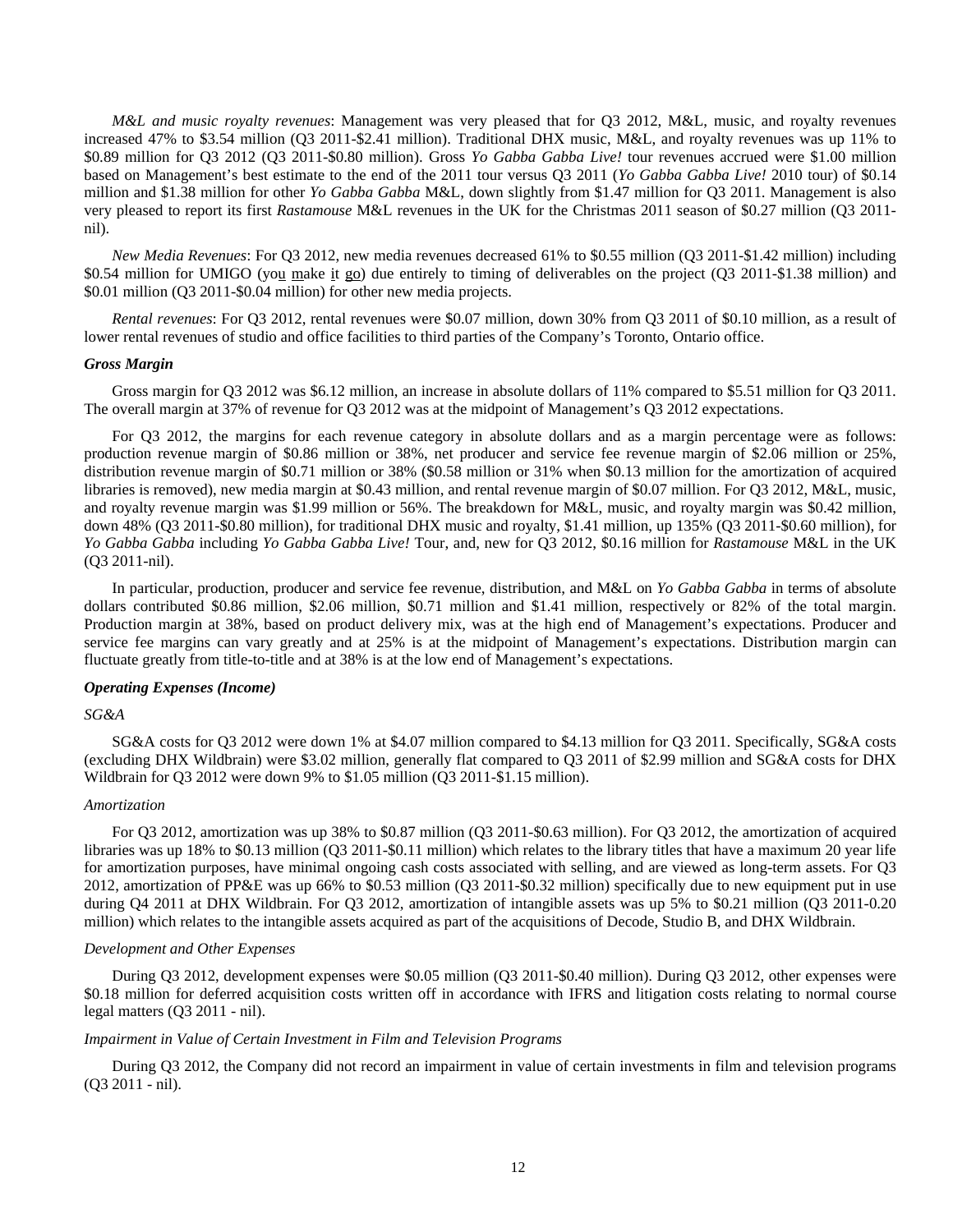#### *Share of Loss of Associates (Formerly Equity Income (Loss))*

For Q3 2012, the Company recorded its share of loss of associates of \$0.05 million for its investment in Tribal Nova (Q3 2011-\$0.11 million loss). For Q3 2012, the 0.05 million loss was made up of \$0.06 million in amortization of Tribal Nova intangibles offset by \$0.01 million of income for the Company's share of Tribal Nova.

## *Finance Income and Expenses (Formerly Interest Income (Expense) and Foreign Exchange Gain (Loss))*

For Q3 2012, the Company recorded net finance expense of \$0.09 million versus \$0.07 million net finance income for Q3 2011. Q3 2012 net finance expense consists of \$0.03 million for finance costs on long-term debt and capital leases and \$0.03 million for finance and bank charges (Q3 2011-\$0.10 million and \$0.02 million respectively), foreign exchange loss of \$0.08 million (Q3 2011-\$0.18 million foreign exchange gain), and offset by finance income of \$0.05 million (Q3 2011-\$0.01 million). The foreign exchange loss was due to fluctuations of the Canadian dollar against the USD, GBP, and Euro since December 31, 2011 and the breakdown for Q3 2012 was as follows: \$0.07 million for realized foreign exchange loss (Q3 2011-\$0.12 million foreign exchange gain) on revenue and expense items translated at average rates for the period and \$0.01 million in non-cash unrealized foreign exchange loss (Q3 2011-\$0.06 million unrealized foreign exchange gain) for balance sheet translations at the exchange rates in effect at each balance sheet date.

## *EBITDA*

For Q3 2012, EBITDA was \$2.12 million, up \$0.66 million or 45% over \$1.46 million for Q3 2011. For Q3 2012, this increase was due to the increase in gross margin dollars of \$0.61 million and a decrease in SG&A and other expenses of \$0.06 million, offset by a \$0.01 million decrease in stock-based compensation.

## *Income Taxes*

Income tax expense for Q3 2012 was \$0.26 million (Q3 2011-\$0.07 million) made up of \$0.02 million expense (Q3 2011- \$0.02 million) for large corporation taxes, \$0.51 million (Q3 2011-\$0.29 million) for current income tax expense, and future income tax recovery of \$0.27 million (Q3 2011-\$0.24 million recovery).

#### *Net Income and Comprehensive Income*

Net income for Q3 2012 was \$0.55 million, compared to \$0.24 million for Q3 2011, or an increase of \$0.31 million in absolute dollars or 129%. For Q3 2012, the overall change of \$0.31 million was due to changes over Q3 2011 of the following amounts: a gross margin increase of \$0.61 million, offset by a \$0.10 million increase in net finance and other expenses, an increase in other expenses (income) of \$0.01 million, and a \$0.19 million increase in the provision for income taxes.

Comprehensive income for Q3 2012 was \$0.23 million, compared to \$0.43 million for Q3 2011, or a decrease of \$0.20 million in absolute dollars, made up of a decrease in cumulative translation adjustments of \$0.45 million, a decrease in fair value of available-for-sale investments of \$0.06 million, and offset by an increase in net income of \$0.31 million.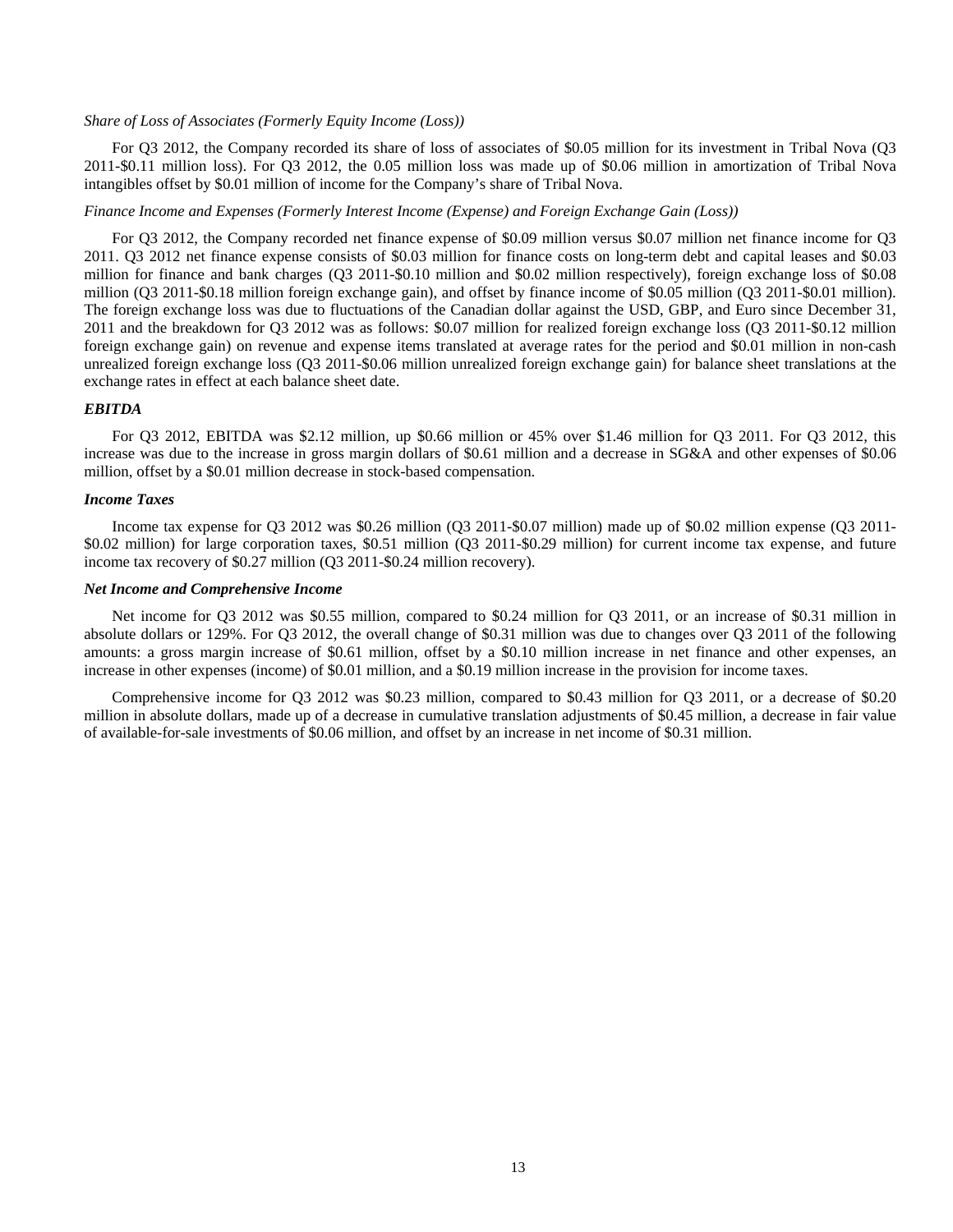| <b>Liquidity and Capital Resources</b>       |                           | March 31.<br>2012<br>\$<br><b>IFRS</b>              | <b>June 30.</b><br>2011<br>\$<br><b>IFRS</b> | July 1,<br>2011<br>\$<br><b>IFRS</b> |
|----------------------------------------------|---------------------------|-----------------------------------------------------|----------------------------------------------|--------------------------------------|
|                                              |                           | (Amounts in Thousands, Except Balance Sheet Ratios) |                                              |                                      |
| <b>Key Balance Sheet Amounts and Ratios:</b> |                           |                                                     |                                              |                                      |
|                                              |                           | 23,240                                              | 25.585                                       | 23.374                               |
|                                              |                           | 25,800                                              | 27.481                                       | 25,051                               |
|                                              |                           | 58,255                                              | 57.919                                       | 58.265                               |
|                                              |                           | 5,632                                               | 4,144                                        | 3.137                                |
|                                              |                           | 1.94                                                | 1.92                                         | 2.05                                 |
|                                              | <b>Three Months Ended</b> | <b>Three Months Ended</b>                           | <b>Nine Months Ended</b>                     | <b>Nine Months Ended</b>             |
|                                              | <b>March 31, 2012</b>     | March 31, 2011                                      | March 31, 2012                               | <b>March 31, 2011</b>                |
|                                              |                           |                                                     |                                              |                                      |
|                                              | <b>IFRS</b>               | <b>IFRS</b>                                         | <b>IFRS</b>                                  | <b>IFRS</b>                          |
| Cash Inflows (Outflows) by Activity:         |                           |                                                     |                                              |                                      |
|                                              | 2.124                     | 6.771                                               | 8.414                                        | 8.584                                |
|                                              | 96                        | 724                                                 | (129)                                        | (11,891)                             |
|                                              | (1,514)                   | (4,293)                                             | (9.810)                                      | 5.033                                |
|                                              | 706                       | 3,202                                               | (1,525)                                      | 1.726                                |
| Adjusted Operating Activities <sup>2</sup>   | 2.100                     | 2.796                                               | 5.088                                        | 8.397                                |

(1) Working capital ratio is current assets divided by current liabilities (see the interim condensed unaudited consolidated financial statements for the three and nine months ended March 31, 2012 for new IFRS accumulation of current assets and current liabilities).

(2) For the three and nine months ended March 31, 2012 Adjusted Operating Activities were an inflow of \$2,100 and \$5,088 (three and nine months ended March 31, 2011 –\$2,796 and \$8,397) calculated as cash inflows from operating activities of \$2,124 and \$8,414 (for three and nine months ended March 31, 2011-\$6,771 and \$8,584) adjusted by repayments of interim condensed production financing of (\$24) and (\$3,326) (for three and nine months ended March 31, 2011-(\$3,975) and \$(187)) . See "Use of Non-GAAP Financial Measures" section of this MD&A for a definition of Adjusted Operating Activities.

#### *Changes in Cash*

Cash at March 31, 2012 was \$18.00 million, as compared to \$17.29 million and \$19.52 million at December 31, 2011 and June 30, 2011 respectively. For the three month period ended March 31, 2011 the cash balance increased \$0.71 million when comparing it to the cash balance as at December 31, 2011.

For the nine month period ended March 31, 2012 cash flows generated from operating activities were \$8.41 million. Cash flows from operating activities resulted from net income of \$2.70 million and adding back non-cash items of amortization of film and television programs, acquired library, PP&E, intangible assets, unrealized foreign exchange loss, share of loss of associates, impairment in value of certain investments in film and television programs, share-based compensation, and net change in noncash working capital balances related to operations of \$9.68 million, \$0.61 million, \$1.33 million, \$0.63 million, \$0.12 million, \$0.08 million, \$0.13 million, \$0.38 million, and \$6.74 million respectively. Cash flows used in operating activities were \$13.84 million for net investments in film and television and \$0.15 million for a recovery deferred income taxes.

For the nine month period ended March 31, 2012 cash flows from financing activities were a use of cash of \$9.81 million. Cash flows used in financing activities resulted primarily from common shares repurchased and cancelled of \$6.19 million, repayment of bank indebtedness of \$3.45 million, a repayment of interim condensed production financing of \$3.33 million, and repayments of long-term debt and obligations under capital leases of \$0.85 million. Cash flows provided by financing activities were proceeds from issuance of common shares related to employee share purchase plan of \$0.01 million and \$4.00 million from proceeds from long-term debt.

For the nine month period ended March 31, 2012 cash flows used in investing activities were \$0.13 million. Cash flows used in investing activities were \$7.19 million for the acquisition of short-term investments and \$0.95 million for PP&E acquisitions. Cash flows generated in investing activities were \$8.01 million from proceeds on rollover of short-term investments.

## *Working Capital*

Working capital ("**Working Capital**") represents the Company's current assets less current liabilities. Working Capital improved by \$0.34 million as at March 31, 2012 versus June 30, 2011.

Management was pleased with cash flow generated by Operating Activities of \$2.12 million and \$8.41 million for the three and nine month periods ended March 31, 2012 respectively (2011- \$6.77 million and \$8.58 million). Adjusted Operating Activities was an inflow of cash of \$2.10 million and \$5.09 million respectively for the three and nine month periods ended March 31, 2012 (2011-\$2.80 million and \$8.40 million), as shown in Liquidity and Capital Resources Chart in this MD&A and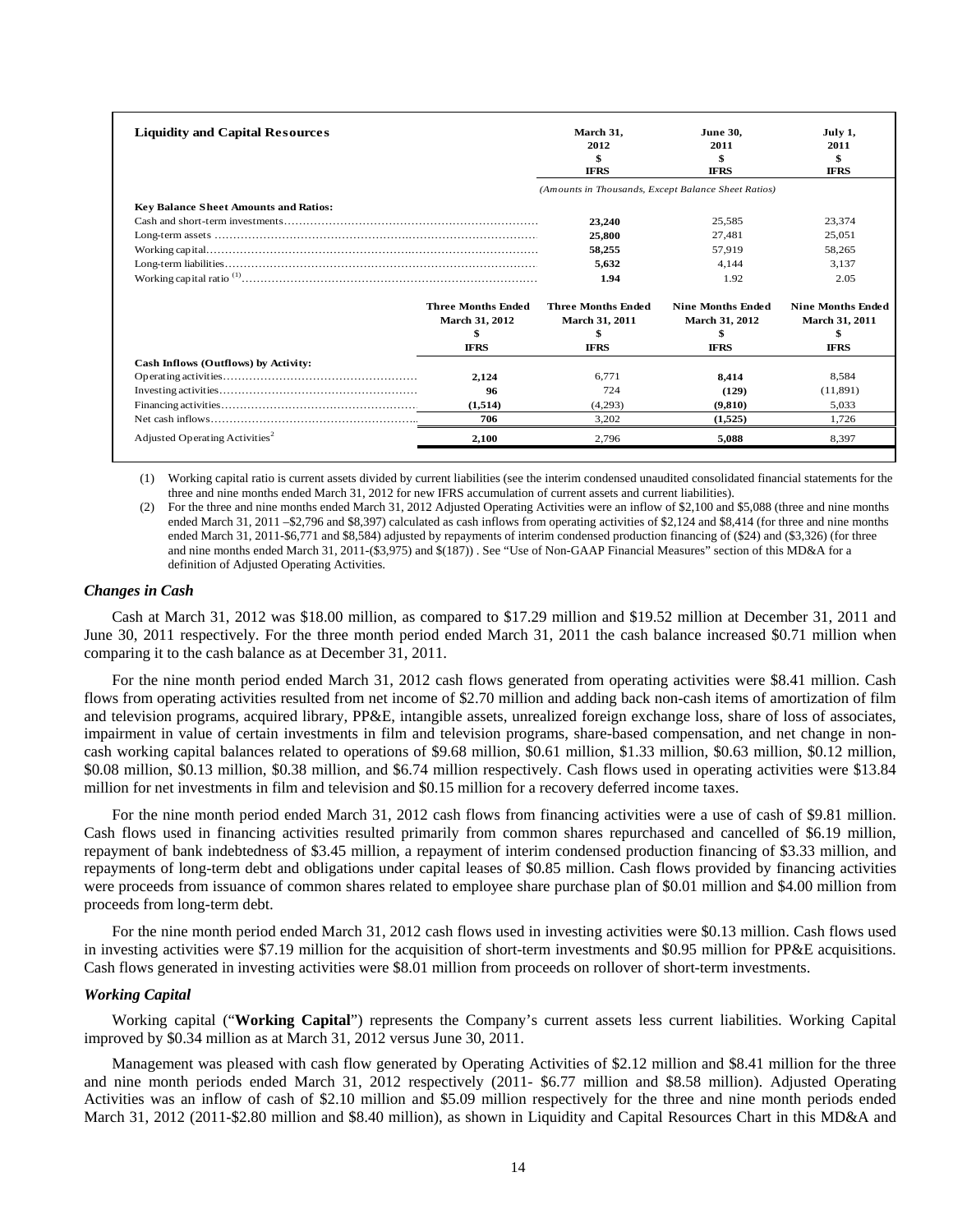defined in "Use of Non-GAAP Financial Measures" section of this MD&A. Along with EBITDA, cash flow from Operating Activities and Adjusted Operating Activities are the key metrics for Management in assessing operational performance.

Based on the Company's current revenue expectations for the remainder of Fiscal 2012 and 2013, which are based on contracted and expected production, distribution, and other revenue, the Company believes cash generated from operations and existing resources will be sufficient to satisfy Working Capital needs for at least the next twelve months. Management believes the current Working Capital surplus totalling \$58.26 million is sufficient to execute its current business plan.

## *Royal Bank Revolving Master Credit Facility*

As of March 31, 2012, the maximum amount of all the borrowing with the Royal Bank of Canada ("**RBC**") was \$55.0 million ("**RBC Master Agreement**"). The RBC Master agreement matures November 30, 2012 (extended during Q3 2012). As part of the RBC Master Agreement, bank indebtedness of \$1.75 million was outstanding at March 31, 2012 (June 30, 2011 - \$5.20 million) (the "**RBC Revolving Operating Credit Facility**"). The maximum amount of the RBC Revolving Operating Credit Facility for general working capital purposes is \$3.51 million.

The RBC Master Agreement, includes a term facility with a maximum amount of \$10.0 million ("**RBC Acquisition Facility**") upon which \$3.67 million was drawn at March 31, 2012 (June 30, 2011 - nil) to fund acquisitions as defined in the RBC Master Agreement. A general security agreement over all property of the Company has been pledged as security for the RBC Revolving Operating Credit and Acquisition Facility. The RBC Revolving Operating Facility bears interest at RBC prime plus 1.25%. The RBC Acquisition Facility bears interest at RBC prime plus 2.50%. The availability of the RBC Revolving Operating Credit and Acquisition Facility are subject to the Company maintaining interest and consolidated indebtedness coverage ratios and certain other covenants.

Also, as part of the RBC Master Agreement, the Company has a revolving production credit facility ("**The RBC Revolving Production Credit Facility**") with the Royal Bank with a maximum authorized amount of \$40.28 million as of March 31, 2012, against which only \$17.42 million was drawn. The maturity dates for the RBC Individual Approved Tranches vary, but the outside maturity date is December 2013. Please see note 14 of the unaudited interim condensed financial statements for the three and nine months ended March 31, 2012 and 2011 for further details.

## *Capital Management*

The Company's objectives when managing capital are to provide an adequate return to shareholders, safeguard its assets, maintain a competitive cost structure and continue as a going concern in order to pursue the development, production, distribution, and licensing of its film and television properties.

To facilitate the management of its capital structure, the Company prepares annual expenditure operating budgets that are updated as necessary depending on various factors, including industry conditions and operating cash flow. The annual and updated budgets are reviewed by the board of directors.

The Company monitors capital using a number of financial ratios, specifically for the RBC Master Credit Facility, including but not limited to:

- Funded Debt Ratio, defined as funded debt (the total of all obligations for borrowed money which bear interest or imputed interest (not including interim production financing), all capital lease obligations, and any contingent liabilities) ("**Funded Debt**") to consolidated EBITDA; and
- The Fixed Charge Ratio, defined as adjusted consolidated EBITDA (consolidated EBITDA less cash income taxes and unfunded capital expenditures) to fixed charges (consolidated interest expense, scheduled principal payments on Funded Debt, and Company distributions).

The following table illustrates the financial ratios calculated on a rolling twelve-month basis as at:

|                           | <b>Measure</b> | March 31, | <b>June 30,</b> |
|---------------------------|----------------|-----------|-----------------|
|                           | targets        | 2012      | 2011            |
| <b>Funded Debt Ratio</b>  | $<$ 3.0x       | 0.93x     | 1.3x            |
| <b>Fixed Charge Ratio</b> | >1.25x         | 6.33x     | 6.22x           |

The Company has been in compliance with these and all previous ratios since the inception of the RBC Master Credit Facility.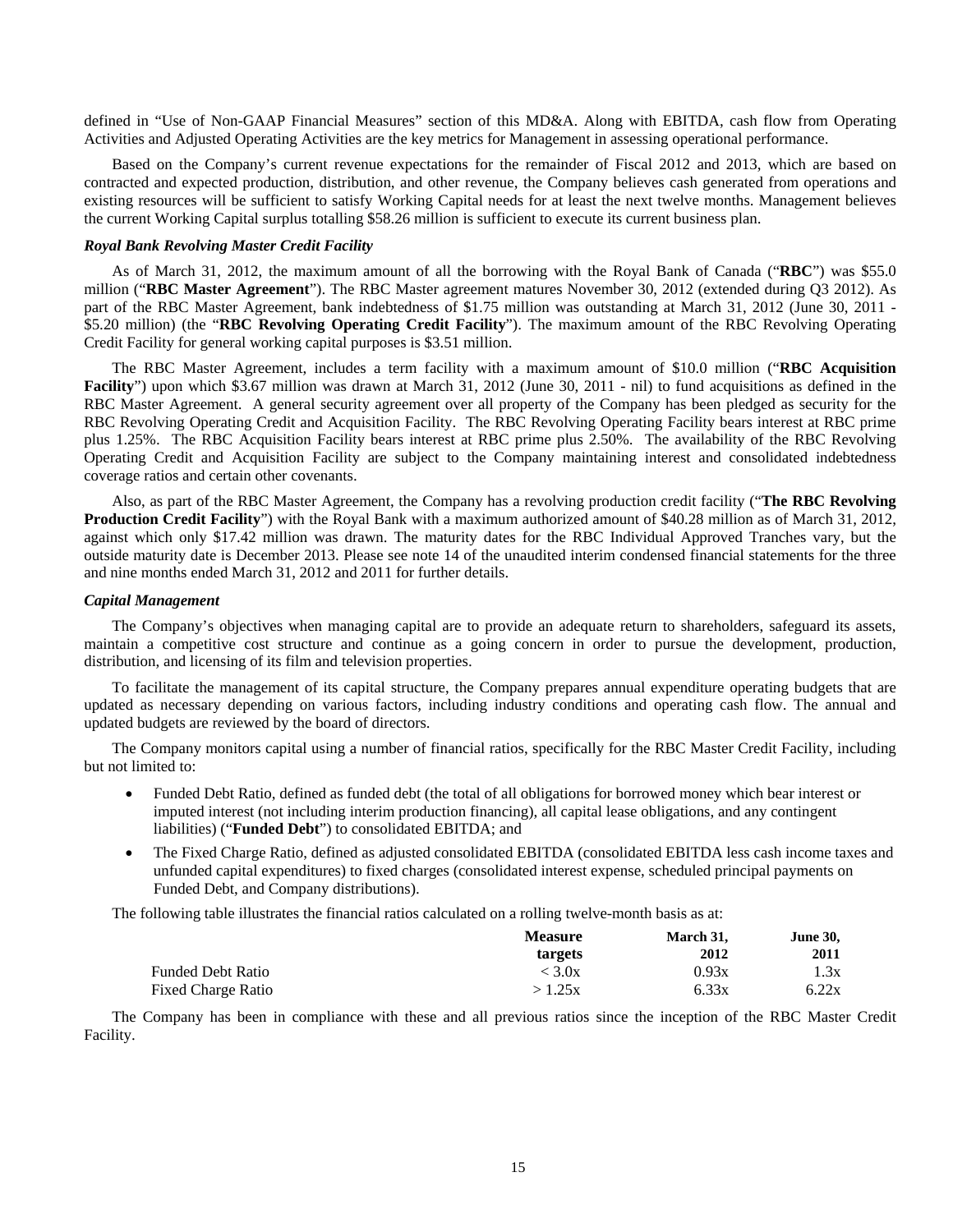#### **Contractual Obligations**

| As of March 31, 2012                                   |        |             |                     |                     |              |
|--------------------------------------------------------|--------|-------------|---------------------|---------------------|--------------|
| <b>Payments Due by Period</b>                          |        |             | <b>Fiscal 2013-</b> | <b>Fiscal 2015-</b> | After Fiscal |
| (All amounts are in thousands)                         | Total  | Fiscal 2012 | 2014                | 2016                | 2017         |
|                                                        |        |             |                     |                     |              |
|                                                        | 1,753  | 1.753       |                     |                     |              |
|                                                        | 649    | 108         | 541                 | -                   |              |
| Long-term debt payments (principal and interest) $(3)$ | 6.258  | 460         | 3.490               | 1.241               | 1,067        |
|                                                        | 5.075  | 376         | 2.145               | 1.093               | 1,461        |
|                                                        | 13.735 | 2.697       | 6.176               | 2.334               | 2.528        |

(1) RBC Revolving Operating Credit Facility with a maximum amount of \$3.51 million bearing implied interest at bank prime plus 1.25%. See note 14 to the unaudited interim condensed consolidated financial statements for the three and nine months ended March 31, 2012 for details.

(2) Pursuant to capital leases for video editing, leaseholds, and other office and production equipment, the obligations bear implied interest ranging from 4.0% to 9.8% and mature from February 2013 to October 2013. Principal balances are included in note 14 to the unaudited interim condensed consolidated financial statements for the three and nine month periods ended March 31, 2012.

See note 14 to the unaudited interim condensed consolidated financial statements for the three and nine month periods ended March 31, 2012 for details.

(4) Pursuant to operating leases. See note 20 to the unaudited interim condensed consolidated financial statements for the three and nine month periods ended March 31, 2012 for details.

#### **Outlook**

The Company's March 31, 2012 balance sheet remains strong with over \$23.2 million in cash and short-term investments on hand, against approximately \$1.7 million of bank indebtedness. With its remaining net cash (approximately \$21.5 million) on hand and RBC Acquisition Facility (\$6.0 million of availability), the Company is also seeking acquisition targets to complement its core strengths. Possible opportunities would include additional licensing expertise, additional production capacity and film and television libraries with a proven track record of positive cash flows.

Management continues to focus on its core strengths of developing, producing, distributing, and licensing the best possible quality Children's and Family programs with goals of increasing cash flows from operations and profitability through existing production and distribution streams and emerging music and M&L opportunities, specifically its new initiatives in licensing relating to *Yo Gabba Gabba* and *Rastamouse*. As stated in the 2011 Annual MD&A, the Company is committed to growing its content library by its previously stated goal of 5-10% organically and through acquisitions of third party titles.

With combined production revenue (proprietary and producer and service fee) in excess of \$35.6 million for Nine Months 2012, the Company is well on its way to achieving the top end of its 2012 targets (see pages 17-18 of the 2011 Annual MD&A for full 2012 Company targets). For the remainder of Fiscal 2012, DHX's target for the category of production revenue (proprietary and producer and service fee) is \$7.0-12.0 million. The Company's preferred target mix of production revenue is 60/40 proprietary to service. As stated in the 2011 Annual MD&A, Management's target mix for Fiscal 2012 was 30/70 (or perhaps 35/65) proprietary to service. For Nine Months 2012, this mix was 31/69, in line with expectations. By the end of Fiscal 2013, the Company is targeting its 60/40 proprietary to service preferred mix.

In addition to the 29 half-hours added for Nine Months 2012 for IP rights on third party produced titles, for the remainder of Fiscal 2012 the Company expects to add 16 half-hours (note: currently over 40 half-hours contracted to be added over the next 2 years) for third party produced titles where the Company has significant IP rights. These include, among other titles, the hit series *Rastamouse* out of the UK and *How to be Indie* out of Canada.

For Fiscal 2012, Management is lowering slightly the high end of its range for distribution revenues. The revised target range for Fiscal 2012 is \$7.0-\$8.5 million (Nine Months 2012-\$5.35 million). The Company continues to seek third party titles to add to proprietary inventory levels.

For Fiscal 2012, having nearly exceeded the top end of the range for traditional DHX music and royalty revenue and exceeded the bottom end of the range for licensing on *Yo Gabba Gabba*, including *Yo Gabba Gabba Live!*, the Company is revising its targets upwards to \$2.5-\$2.75 million for the category of traditional DHX music and royalty revenue and \$11.75- \$12.5 million for all licensing categories on *Yo Gabba Gabba*. For Fiscal 2012, the Company is holding its targets on the following: \$0.5-\$1.0 million for licensing revenue on emerging properties (including *Rastamouse*), \$4.0-\$6.0 million for new media revenue including the property UMIGO, and \$0.3-\$0.5 million for rental revenue.

For Fiscal 2012, based on the adoption of IFRS and specifically changes to consolidation (See note 4 – "Transition to IFRS" of the unaudited interim condensed consolidated financial statements for the three and nine months ended March 31, 2012 for all IFRS transition details), Management has updated (consistent with Q1 and Q2 2012) its expectations range for its overall gross margin to between 33-40% of overall revenue (down slightly from 35-42% reported in the 2011 Annual MD&A under CGAAP).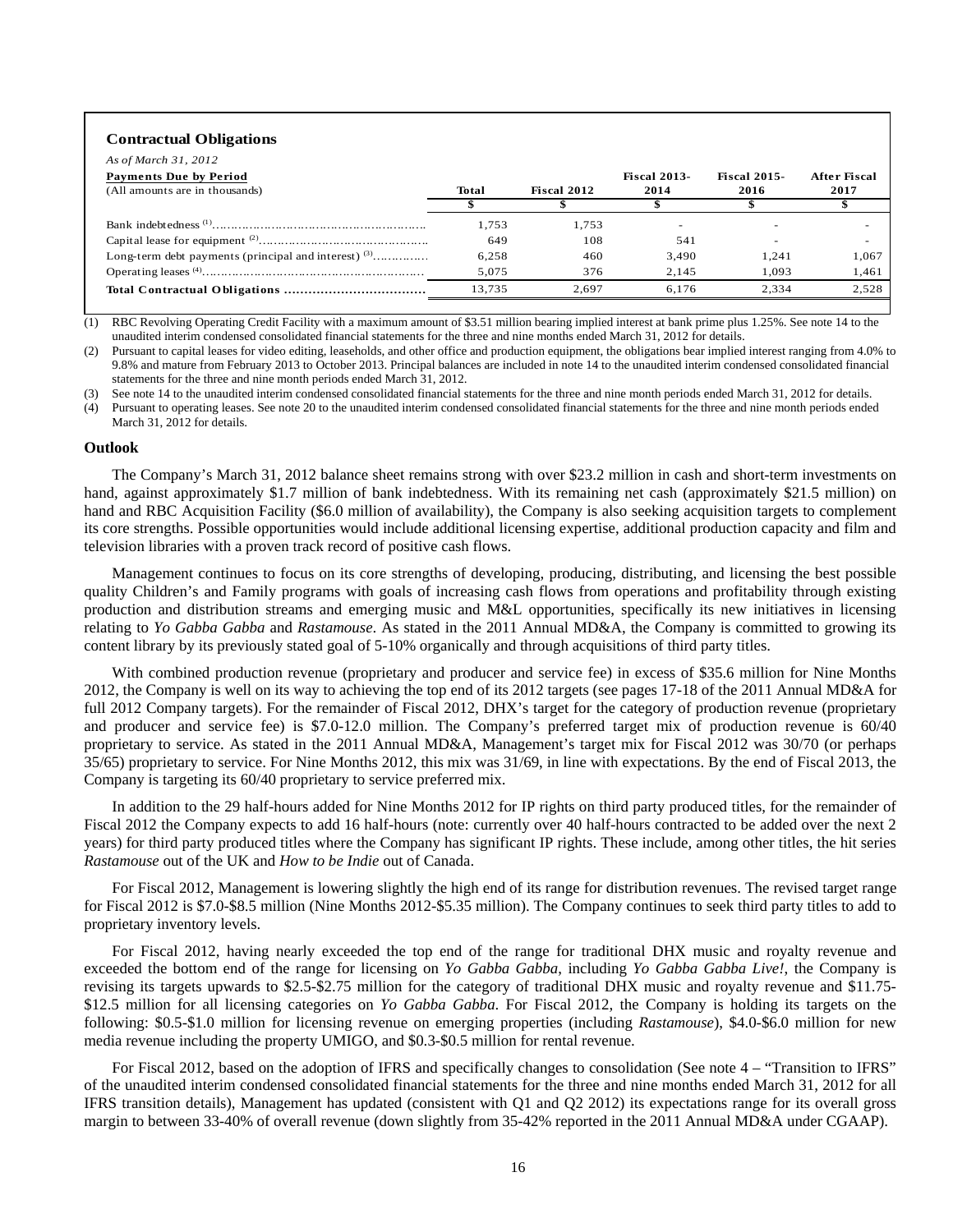For Q4 2012, Management continues to target additional SG&A reductions of 5% as compared to Q4 2011 SG&A.

The Company is holding its targets for Fiscal 2012 for the following: amortization of PP&E and intangibles when considered together, share-based compensation, finance expense, and finance income are expected to be in the following ranges respectively: \$2.0-\$2.4 million, \$0.5-\$0.75 million, \$0.2-\$0.3 million, and \$0.2-\$0.5 million. The Company is lowering slightly its targets for amortization of acquired library and development expense, and share of loss of associates to \$1.4-\$1.6 million and \$0.1-\$0.2 million respectively.

## **Wildbrain Acquisition**

On September 14, 2010, the Company acquired all the outstanding shares in W!ldbrain Entertainment Inc. ("**DHX Wildbrain**"), a privately owned company, based in Los Angeles California, for \$8.45 million. DHX Wildbrain operates an animation studio in Los Angeles and is the co-owner of acclaimed children's television series and live touring show *Yo Gabba Gabba!*. Further consideration is payable in USD as an earn out payment calculated as 50% of cash receipts from the *Yo Gabba Gabba!* property over \$10.50-11.50 million (the ultimate threshold amount within the range of \$10.50-11.50 million of cash receipts will be determined based on a minimum of \$10.00 million in cash receipts plus, once achieved, \$0.50 million per year in operating expenses) for a period of 36 months from closing (see note 6 of the unaudited interim condensed consolidated financial statements for the three and nine months ended March 31, 2012 and 2011 for further details).

#### **Normal Course Issuer Bid**

During the three and nine months ended March 31, 2012, as part of the Company's previously announced normal course issuer bid, 34,000 and 1,369,500 common shares were repurchased and cancelled for \$0.03 million and \$1.08 million respectively (year ended June 30,  $2011 - 51,000$  common shares for \$0.04 million).

## **Substantial Issuer Bid**

On December 30, 2011, as part of the Company's previously announced substantial course issuer bid, 7,142,857 common shares were repurchased and cancelled for \$5.12 million cash including \$0.12 million in costs (year-ended June 30, 2011 – nil).

## **Seasonality**

Results of operations for any period are dependent on the number and timing of film and television programs delivered, which cannot be predicted with certainty. Consequently, the Company's results from operations may fluctuate materially from period-to-period and the results of any one period are not necessarily indicative of results for future periods. Cash flows may also fluctuate and are not necessarily closely correlated with revenue recognition. During the initial broadcast of the rights the Company is somewhat reliant on the broadcaster's budget and financing cycles and at times the license period gets delayed and commences at a later date than originally projected.

The Company's film and television revenues vary significantly from quarter to quarter driven by contracted deliveries with the primary broadcasters. Although with the Company's recent diversification of its revenue mix, particularly in the strengthening of the distribution revenue stream, some of the quarterly unevenness is improving slightly and becoming more predictable. Distribution revenues are contract and demand driven and can fluctuate significantly from period-to-period.

## **Critical Accounting Estimates**

The preparation of the financial statements in conformity with IFRS requires Management to make estimates, judgements, and assumptions that Management believes are reasonable based upon the information available. These estimates, judgements, and assumptions affect the reported amounts of assets and liabilities and disclosure of contingent assets and liabilities at the date of the financial statements and the reported amounts of revenues and expenses during the reporting period. Actual results can differ from those estimates (refer to page 2 of this MD&A for more information regarding forward-looking information). The following is a discussion of accounting policies that require significant Management judgements and estimates. For a discussion of all of the Company's accounting policies, including the items outlined below, refer to note 1 of the audited consolidated financial statements for the years ended June 30, 2011 and 2010 and note 3 of the unaudited interim condensed consolidated financial statements for the three and nine months ended March 31, 2012 on www.sedar.com or DHX's website at www.dhxmedia.com. The following updates are provided for those areas that contain critical accounting estimates utilized in the preparation of DHX's unaudited interim condensed consolidated financial statements that have changed as a result of DHX adopting IFRS on July 1, 2011.

#### • *Share-based compensation*

Share-based compensation expense is determined based on the estimated grant date fair value of stock option awards using the Black-Sholes option pricing model, which takes into account the exercise prices, the current price of the underlying stock, the expected life of the option, the expected volatility of the stock, and the expected forfeitures of options granted.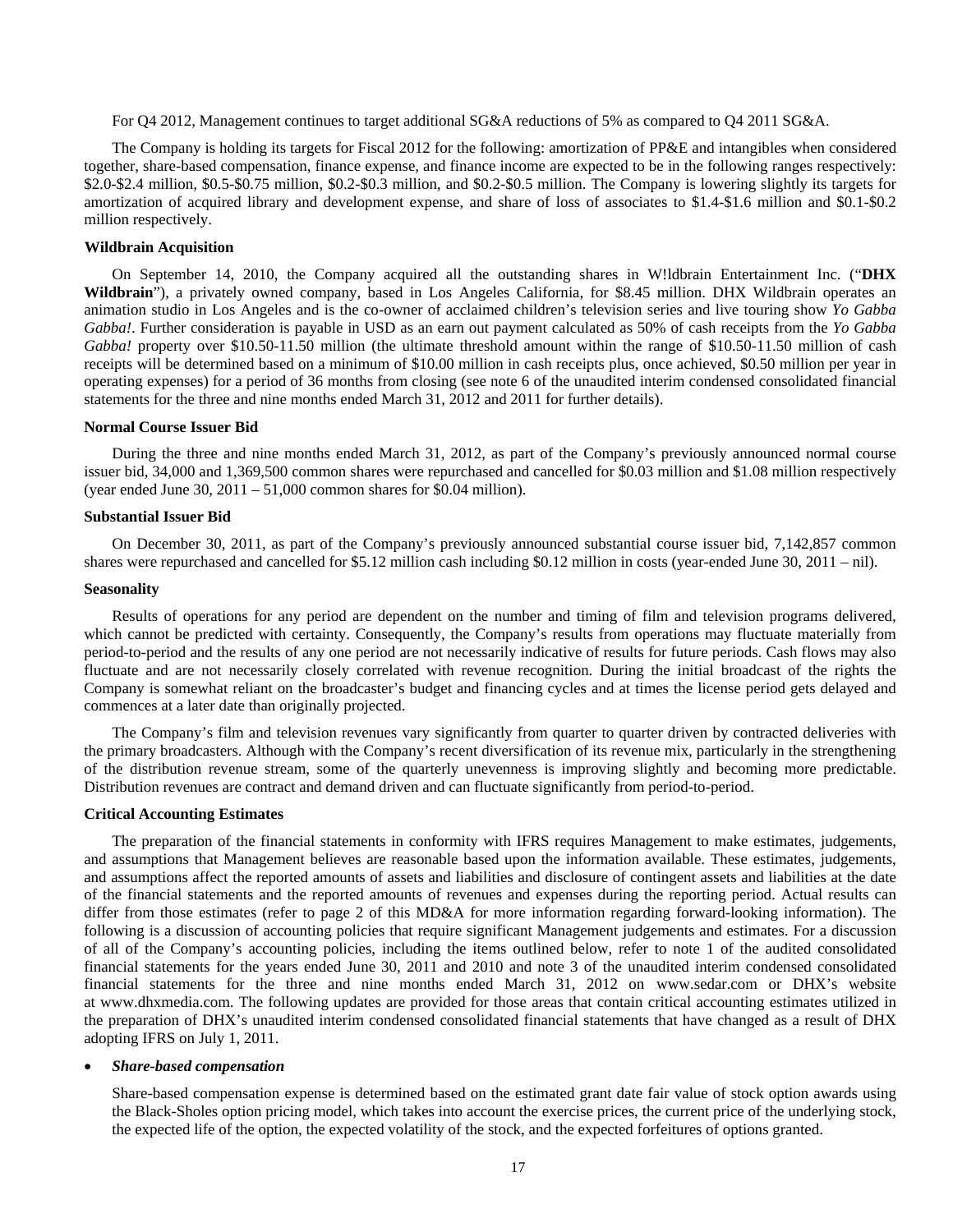## • *Income taxes and deferred income taxes*

Deferred tax assets and liabilities require Management's judgement in determining the amounts to be recognized. In particular, judgement is used when assessing the extent to which deferred tax assets should be recognized with respect to the timing of deferred taxable income.

The current income tax provision for the year is determined according to complex tax laws and regulations. Where the effect of these laws and regulations is unclear, estimates are used in determining the provision for current income taxes which are recognized in the consolidated financial statements. The Company considers the estimates, assumptions, and judgements to be reasonable but this can involve complex issues which may take an extended period to resolve. The final determination of prior years' tax provisions could be different from the estimates reflected in the financial statements.

## • *Impairment of investment in associates and long-term investment*

In order to assess impairment, the fair value of the Company's investments in associates and held-to-maturity investments are determined using valuation techniques, as there are no published price quotations. The Company has used an earnings approach to value these investments based on earnings multiples for recent transactions involving similar businesses.

## • *Impairment of financial assets*

At each reporting date, the Company assesses whether there is objective evidence that a financial asset is impaired. If such evidence exists, the Company recognizes an impairment loss, as follows:

- Financial assets carried at amortized cost: The loss is the difference between the amortized cost of the loan or receivable and the present value of the estimated future cash flows, discounted using the instrument's original effective interest rate. The carrying amount of the asset is reduced by this amount either directly or indirectly through the use of an allowance account.
- Available-for-sale financial assets: The impairment loss is the difference between the original cost of the asset and its fair value at the measurement date, less any impairment losses previously recognized in the statement of income. This amount represents the cumulative loss in accumulated other comprehensive income that is reclassified to net income.

Impairment losses on financial assets carried at amortized cost are reversed in subsequent periods if the amount of the loss decreases and the decrease can be related objectively to an event occurring after the impairment was recognized. Impairment losses on available-for sale financial assets are not reversed.

#### **Future Accounting Standard Changes**

The IASB has issued IFRS 10, 11, 12, and 13 effective for annual periods beginning on or after January 1, 2013. The IASB has also issued IFRS 9 effective for annual periods beginning on or after January 1, 2015, with early adoption permitted. IFRS 9 introduces new classification and measurement requirements for financial instruments. IFRS 10 defines the principles of control and establishes the basis of when and how an entity should be included within a set of consolidated financial statements. IFRS 11, *Joint Ventures* – establishes principles to determine the type of joint arrangement and guidance for financial reporting activities required by the entities that have an interest in arrangements which are controlled jointly. IFRS 12, *Disclosure of Interests in Other Entities* – requires extensive disclosures relating to a company's interest in subsidiaries, joint arrangements, associates, and unconsolidated structured entities. IFRS 13, *Fair Value Measurement* – defines fair value, provides guidance in a single framework for measuring fair value and identifies the required disclosures pertaining to fair value measurement. DHX continues to assess the impact of IFRS 9, 10, 11, 12, and 13 on its consolidated statement of operations and financial position.

## **Accounting Policies and Transition to IFRS**

The significant accounting policies of DHX are described in note 3 to the March 31, 2012 unaudited interim condensed consolidated financial statements for the three and nine months ended March 31, 2012 of DHX.

## *Transition to IFRS*

Effective July 1, 2011 and as further described in the Company's unaudited interim condensed consolidated financial statements and notes accompanying, DHX began reporting its financial results in accordance with IFRS.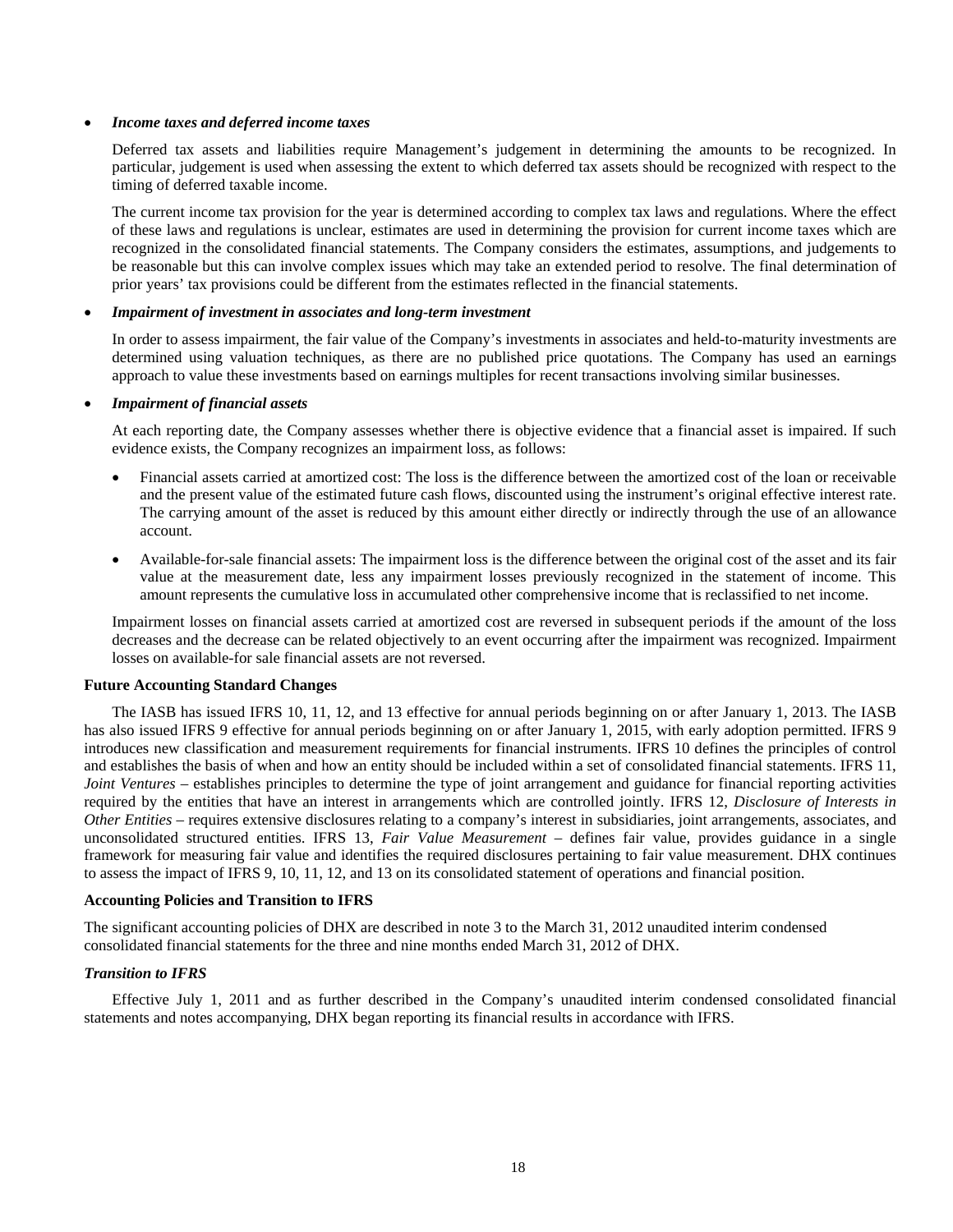|                                              | <b>Fiscal 2011</b> |       |             |  |  |
|----------------------------------------------|--------------------|-------|-------------|--|--|
| (unaudited)                                  | <b>CGAAP</b>       | Adj.  | <b>IFRS</b> |  |  |
| (expressed in thousands of Canadian dollars) | \$                 | \$    | \$          |  |  |
|                                              |                    |       |             |  |  |
| Revenue                                      | 54,676             | 733   | 55,409      |  |  |
| Direct production costs and amortization     | 32,409             | 728   | 33,137      |  |  |
| Gross margin <sup>1</sup>                    | 22,267             | 5     | 22,272      |  |  |
| Other expenses (income)                      | 20,097             | 442   | 20,539      |  |  |
| Income before income taxes                   | 2,170              | (437) | 1,733       |  |  |
| Income taxes                                 | 457                | (143) | 314         |  |  |
| Net income                                   | 1,713              | (294) | 1,419       |  |  |
| Comprehensive income                         | 1,713              | (764) | 949         |  |  |
| Performance indicators                       |                    |       |             |  |  |
| EBITDA <sup>1</sup>                          | 7,346              | (160) | 7,186       |  |  |
| Cash flow from:                              |                    |       |             |  |  |
| Operating activities                         | 11,890             | 3,419 | 15,309      |  |  |
| Adjusted operating activities                | 8,393              | (476) | 7,917       |  |  |

**The following table summarizes DHX's key metrics for the year ended June 30, 2011 under IFRS, versus those previously reported under CGAAP:** 

<sup>1</sup>Certain of the comparative Non-GAAP Financial Measures ("NGFM") are adjusted for all necessary adjustments, consisting of normal recurring adjustments and any changes in the current definition of NGFM (see "Use of Non-GAAP Financial Measures" section of this MD&A for further details).

The key impacts of IFRS on certain key metrics are as follows:

## **a) Revenue and direct production costs and amortization**

For the year ended June 30, 2011, revenues increased by \$733, direct production costs and amortization and increased by \$728 as a result of certain subsidiaries which were considered variable interest entities under Canadian GAAP and were not subject to full consolidation and were reported in the financial statements under the equity method. These subsidiaries have been fully consolidated for IFRS purposes.

## **b) Other expenses (income)**

For the year ended June 30, 2011, other expenses increased by \$442 as a result of a number of IFRS adjustments as follows:

- First, in accordance with IFRS transitional provisions, the Company elected to apply IFRS 3 Business Combination prospectively to business combinations occurring after its transition date. Under IFRS transaction costs associated with the Wildbrain acquisition and other deferred acquisition costs must be expensed, resulting in an increase in other expenses of \$470 for the year ended June 30, 2011.
- Second, under IFRS, the Company expenses the estimated fair value of stock options over the vesting period using the graded vesting method of amortization. As a result, other expenses decreased by \$39, for the year ended June 30, 2011.
- Thirdly, under IFRS, unrealized gains and losses on the Company's short-term investments, classified as available-for-sale investments, are included in other comprehensive income, rather than in net income, resulting in an increase in other expenses of \$6 for the year ended June 30, 2011.
- Finally and as noted above, the full consolidation of certain entities previously reported in the financial statements using the equity method resulting in an increase in other expense of \$5 for the year ended June 30, 2011.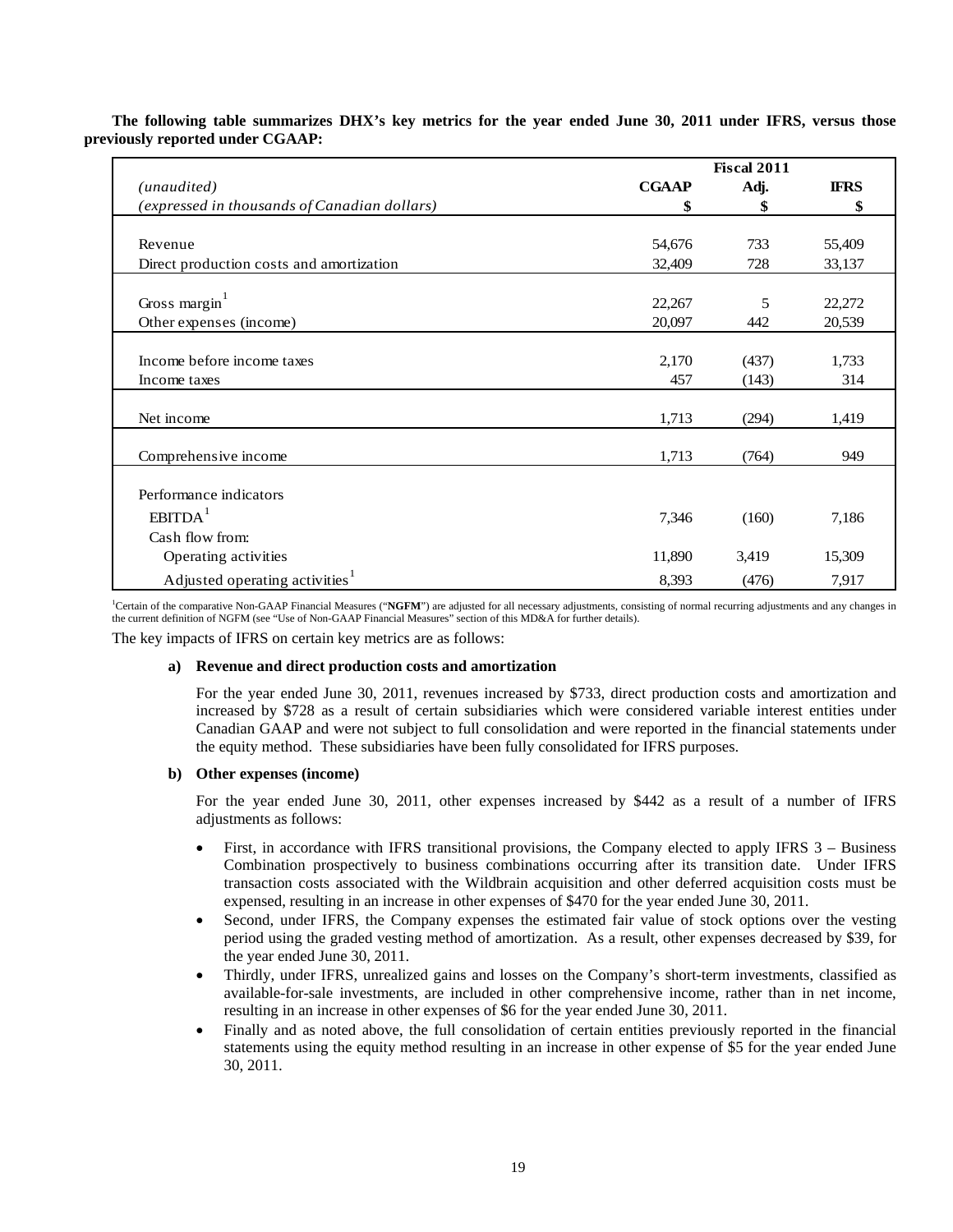## **c) Income taxes**

Deferred income taxes were adjusted to give effect to the above noted adjustments, resulting in an increase in deferred income taxes recovered for the year ended June 30, 2011 of \$143.

## **d) Net income and comprehensive income**

The changes noted above result in a decrease in net income of \$294 for the year ended June 30, 2011.

Additionally, there were two changes to comprehensive income:

Under Canadian GAAP, the Company used the temporal method of foreign exchange translation for its integrated wholly owned subsidiary, Wildbrain. Under the temporal method, non-monetary assets were converted to the presentation currency using historical foreign exchange rates and the resulting difference between the translation of the balance sheet and income statement was recorded in income statement. Under IFRS, the temporal method is not recognized and the translation methodology used to translate the financial statements of entities with presentation currencies other than Canadian dollars is driven by the determination of the functional currency in each entity in the group. Because the functional currency of Wildbrain has been determined to be the US dollar, the Company translated the assets and liabilities of Wildbrain at the exchange rate in effect at each balance sheet date. As a result, comprehensive income decreased by \$476.

Secondly, as noted above, under IFRS, unrealized gains and losses on the Company's short-term investments, classified as available-for-sale investments, are included in other comprehensive, resulting in the reclassification of unrealized gains on available-for-sale investments from other expenses to comprehensive income. As a result, comprehensive income increased by \$7.

## **e) EBITDA**

While the transition to IFRS resulted in multiple changes to the statement of income, the net impact on EBITDA was a decrease of \$160 for the year ended June 30, 2011, representing the above-mentioned expensing of transaction costs associated with Wildbrain acquisition.

## **f) Cash flows from operating activities and cash flow from adjusting operating activities**

For the year ended June 30, 2011, cash flows from operating activities increased by \$3,419 and cash flows from adjusted operating activities decreased by \$476 as a result of the transition to IFRS. Both the increase in cash flows from operating activities and the decrease in cash flows from adjusting operating activities were primarily a result of the full consolidation of certain entities previously reported in the financial statements using the equity method.

|                                      | <b>June 30,</b><br>2011<br>\$ | July 1,<br>2010<br>\$ |
|--------------------------------------|-------------------------------|-----------------------|
| Equity – CGAAP                       | 82,059                        | 80,179                |
| IFRS adjustments increase (decrease) |                               |                       |
| Business combinations                | (470)                         |                       |
| Cumulative translation adjustment    | (476)                         |                       |
| Deferred income taxes                | 143                           |                       |
| Equity – IFRS                        | 81,256                        | 80,179                |

**The following is a summary of transition adjustments to the Company's shareholders' equity from Canadian GAAP to IFRS:** 

The following represent the key changes to equity as a result of the transition to IFRS:

#### **a) Business combinations and deferred acquisition costs.**

In accordance with IFRS transitional provisions, the Company elected to apply IFRS 3 – Business Combination prospectively to business combinations occurring after its transition date. The Company's acquisition of Wildbrain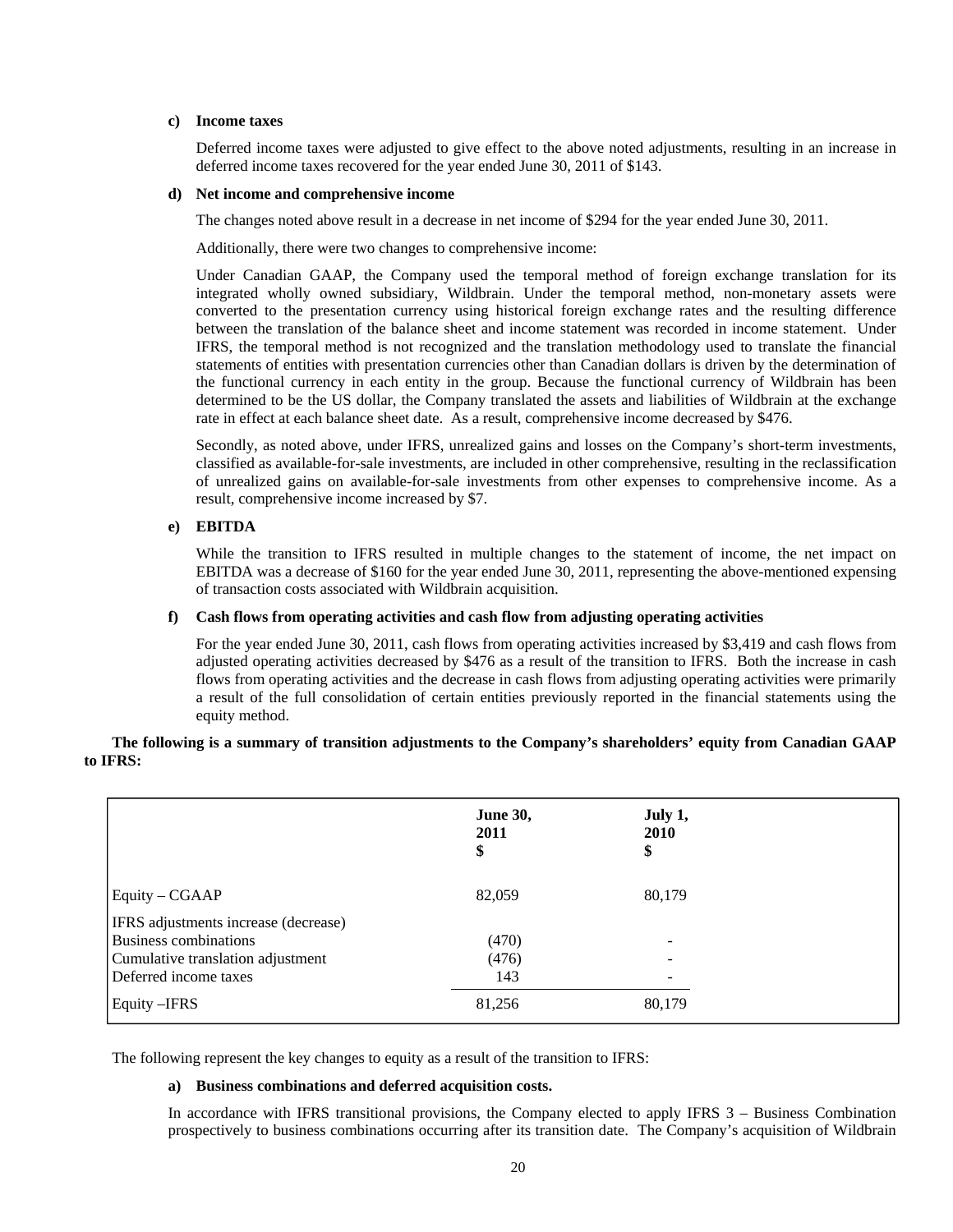was accounted for using the purchase method under Canadian GAAP and IFRS, and under Canadian GAAP the Company had deferred acquisition costs related to potential acquisitions under consideration. Under IFRS transaction costs associated with the Wildbrain acquisition and other deferred acquisition costs must be expensed, resulting in a decrease in equity of \$470 and nil as at June 30, 2011 and July 1, 2010, respectively.

## **b) Change in foreign exchange translation methodology**

Under Canadian GAAP, the Company used the temporal method of foreign exchange translation for its integrated wholly owned subsidiary, Wildbrain. Under the temporal method, non-monetary assets were converted to the presentation currency using historical foreign exchange rates and the resulting difference between the translation of the balance sheet and income statement was recorded in income statement.

Under IFRS, the temporal method is not recognized and the translation methodology used to translate the financial statements of entities with presentation currencies other than Canadian dollars is driven by the determination of the functional currency in each entity in the group. Because the functional currency of Wildbrain has been determined to be the US dollar, the Company translated the assets and liabilities of Wildbrain at the exchange rate in effect at each balance sheet date. As a result, equity decreased by \$476 and nil as at June 30, 2011 and July 1, 2010, respectively.

## **c) Deferred taxes**

Deferred income taxes were adjusted to give effect to the above noted adjustments, resulting in an increase in equity of \$143 and nil as at June 30, 2011 and July 1, 2010, respectively.

|  |  | The table below provides the 2011 quarterly and full year consolidated statement of income under IFRS: |  |
|--|--|--------------------------------------------------------------------------------------------------------|--|
|  |  |                                                                                                        |  |

| (unaudited)                                                               | Q1 2011 | 02 2011 | <b>03 2011</b> | Q4 2011 | Fiscal 2011 |  |
|---------------------------------------------------------------------------|---------|---------|----------------|---------|-------------|--|
| (expressed in thousands of Canadian dollars)                              |         |         |                |         |             |  |
|                                                                           |         |         |                |         |             |  |
| <b>Revenues</b>                                                           | 12,227  | 19,381  | 12,283         | 11,518  | 55,409      |  |
| Direct costs and amortization of film and television produced             | 7,310   | 12,278  | 6,771          | 6,778   | 33,137      |  |
| Gross margin                                                              | 4,917   | 7,103   | 5,512          | 4,740   | 22,272      |  |
| <b>Other Expenses (Incomes)</b>                                           |         |         |                |         |             |  |
| Amortization of acquired library                                          | 260     | 79      | 107            | 165     | 611         |  |
| Amortization of property, plant and equipment and intangibles             | 506     | 512     | 527            | 590     | 2,135       |  |
| Development expenses and other                                            | 68      | 368     | 408            | 342     | 1,186       |  |
| Impairment in value of certain investment in film and television programs | 100     | 350     |                |         | 450         |  |
| Selling, general and administrative                                       | 3,423   | 4,262   | 4,132          | 3,758   | 15,575      |  |
| Share of loss of associates                                               | 71      | 83      | 111            | 68      | 333         |  |
| Finance expense (income), net                                             | (153)   | 143     | (72)           | 331     | 249         |  |
|                                                                           |         |         |                |         |             |  |
| Income (loss) before income taxes                                         | 642     | 1,306   | 299            | (514)   | 1,733       |  |
| Provision for (recovery of) income taxes                                  | 213     | 452     | 62             | (413)   | 314         |  |
| Net income (loss) for the periods                                         | 429     | 854     | 237            | (101)   | 1,419       |  |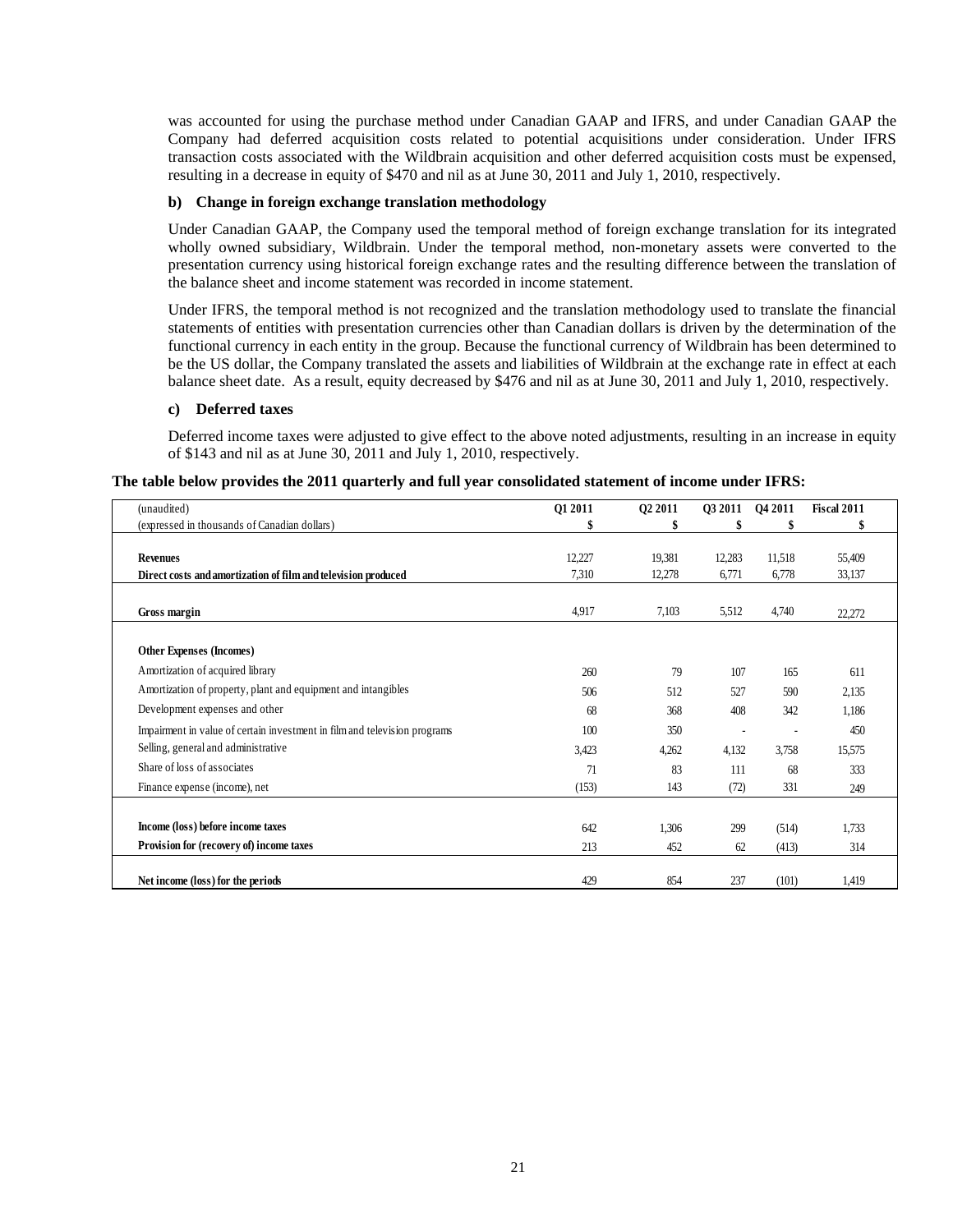## **The table below provides the 2011 quarterly and full year consolidated statement of cash flow under IFRS:**

| (unaudited)                                                                 | O1 2011        | O <sub>2</sub> 2011 | O3 2011                  | O4 2011        | <b>Fiscal 2011</b> |
|-----------------------------------------------------------------------------|----------------|---------------------|--------------------------|----------------|--------------------|
| (expressed in thousands of Canadian dollars)                                | \$             | \$                  | \$                       | \$             |                    |
|                                                                             |                |                     |                          |                |                    |
| Cash provided by (used in)                                                  |                |                     |                          |                |                    |
| <b>Operating activities</b>                                                 |                |                     |                          |                |                    |
| Net income (loss) for the periods                                           | 429            | 854                 | 237                      | (101)          | 1,419              |
| Charges (credits) to income not involving cash                              |                |                     |                          |                |                    |
| Amortization of film and television programs                                | 4,046          | 4,338               | 2,266                    | 2,449          | 13,099             |
| Amortization of acquired library                                            | 260            | 79                  | 107                      | 165            | 611                |
| Amortization of property, plant, and equipment                              | 235            | 258                 | 329                      | 362            | 1,184              |
| Amortization of intangible assets                                           | 271            | 253                 | 198                      | 227            | 949                |
| Unrealized foreign exchange loss (gain)                                     | (297)          | 98                  | (58)                     | 196            | (61)               |
| Share of loss of associates                                                 | 71             | 83                  | 111                      | 68             | 333                |
| Impairment in value of certain investment in film and television programs   | 100            | 350                 | $\overline{\phantom{a}}$ | $\overline{a}$ | 450                |
| Share-based compensation                                                    | 142            | 77                  | 85                       | 185            | 489                |
| Interest on promissory notes                                                | $\overline{2}$ | $\mathbf{1}$        | $\mathbf{1}$             | $\mathbf{1}$   | 5                  |
| Recovery of deferred income taxes                                           | (124)          | (122)               | (242)                    | (176)          | (664)              |
|                                                                             |                |                     |                          |                |                    |
|                                                                             | 5,135          | 6,269               | 3,034                    | 3,376          | 17,814             |
|                                                                             |                |                     |                          |                |                    |
| Net investment in film and television programs                              | (6,895)        | (6,222)             | (1,637)                  | (1,892)        | (16, 646)          |
| Net change in non-cash working capital balances related to operations       | 3,255          | 271                 | 5,374                    | 5,241          | 14,141             |
|                                                                             |                |                     |                          |                |                    |
| Cash provided by operating activities                                       | 1,495          | 318                 | 6,771                    | 6,725          | 15,309             |
|                                                                             |                |                     |                          |                |                    |
| <b>Financing activities</b>                                                 |                |                     |                          |                |                    |
| Proceeds from issuance of common shares and warrants, net of issuance costs |                | $\overline{a}$      | (100)                    | (20)           | (120)              |
| Proceeds of shares related to employee share purchase plan                  |                | $\overline{c}$      | $\overline{4}$           | 22             | 28                 |
| Proceeds from repayment of employee share purchase loan                     |                | $\overline{a}$      | $\sim$                   | 1              | $\mathbf{1}$       |
| Common shares repurchased and cancelled                                     |                |                     | $\overline{a}$           | (43)           | (43)               |
| Proceeds from (repayment of) bank indebtedness                              | 5,376          | 435                 | (87)                     | (774)          | 4,950              |
| Proceeds from (repayment of) interim production financing                   | 370            | 3,418               | (3,975)                  | (7,205)        | (7, 392)           |
| Repayment of long-term debt                                                 | (140)          | (135)               | (135)                    | (134)          | (544)              |
|                                                                             |                |                     |                          |                |                    |
| Cash provided by (used in) financing activities                             | 5,606          | 3,720               | (4,293)                  | (8,153)        | (3,120)            |
|                                                                             |                |                     |                          |                |                    |
| <b>Investing activities</b>                                                 |                |                     |                          |                |                    |
| Business acquisitions, net of cash acquired                                 | (7,936)        |                     |                          | (80)           | (8,016)            |
| Acquisitions of short-term investments                                      | (4,002)        |                     | (3)                      | (5)            | (4,010)            |
| Proceeds on disposal of short-term investments                              |                | 10                  | 1,006                    | 3,014          | 4,030              |
| Acquisitions of property, plant, and equipment                              | (428)          | (259)               | (279)                    | (978)          | (1,944)            |
|                                                                             |                |                     |                          |                |                    |
| Cash provided by (used in) investing activities                             | (12,366)       | (249)               | 724                      | 1,951          | (9,940)            |
|                                                                             |                |                     |                          |                |                    |
| Net change in cash during the periods                                       | (5,265)        | 3,789               | 3,202                    | 523            | 2,249              |
|                                                                             |                |                     |                          |                |                    |
| Cash – Beginning of periods                                                 | 17,276         | 12,011              | 15,800                   | 19,002         | 17,276             |
|                                                                             |                |                     |                          |                |                    |
| Cash - End of periods                                                       | 12,011         | 15,800              | 19,002                   | 19,525         | 19,525             |
|                                                                             |                |                     |                          |                |                    |

## **Financial Instruments and Risk Management**

The Company's financial instruments consist of cash, restricted cash, short-term investments, amounts receivable, long-term investment, bank indebtedness, interim production financing, accounts payable and accrued liabilities, long-term debt and obligations under capital leases, and other liability. The Company, through its financial assets and liabilities, has exposure to the following risks from its use of financial instruments: credit risk, interest rate risk, liquidity risk, and currency risk. Management monitors risk levels and reviews risk management activities as they determine to be necessary.

## *Credit Risk*

Amounts receivable from the Canadian federal government and other government agencies in connection with production financing represents 63% of total amounts receivable at March 31, 2012 (March 31, 2011 - 66%). Certain of these amounts are subject to audit by the government agencies. Management believes that the net amounts recorded are fully collectible. Management believes that it is normal course for the industry for some amounts receivable to take considerable time to collect; for instance it is normal course for federal and provincial tax credits receivable to take up to 24 months to proceed through audit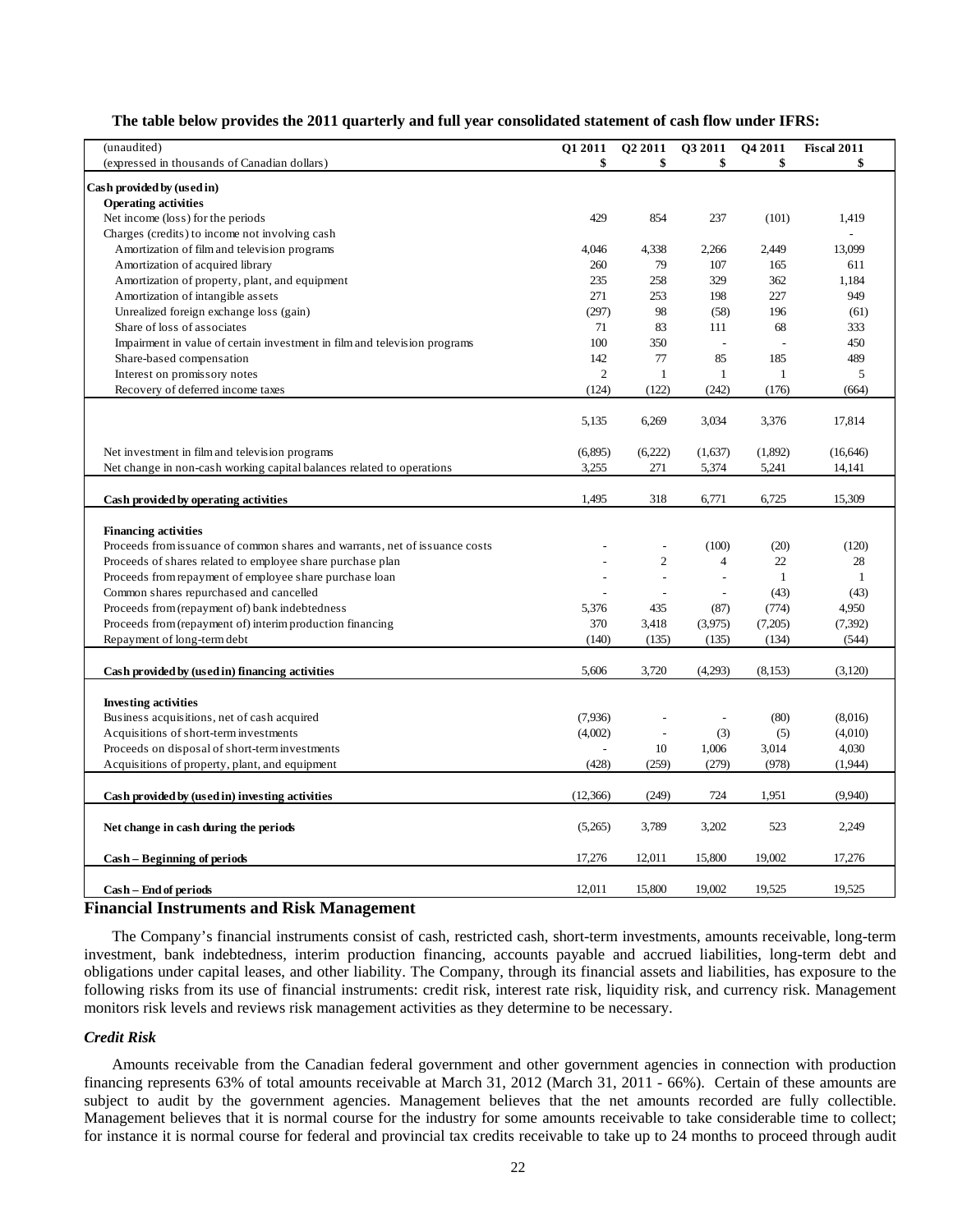and collection. The Company adjusts amounts receivable from Canadian federal government and other government agencies including federal and provincial tax credits receivables in connection with production financing, quarterly and annually for any known differences arising from internal or external audit of these amounts. An allowance against federal and provincial tax credits receivable has been recorded based on the Company's history of collection of these amounts.

The balance of trade amounts receivable are primarily with Canadian broadcasters and large international distribution companies. The Company has recorded an allowance for doubtful accounts of less than 1% against the gross amounts of trade receivables, and management believes that the net amount of trade receivables is fully collectible.

#### *Interest Rate Risk*

The Company is exposed to interest rate risk arising from fluctuations in interest rates as its interim production financing and certain long-term debt bear interest at floating rates. A 1% fluctuation would have an approximate \$0.20-\$0.30 million effect on net income (loss).

## *Liquidity Risk*

The Company manages liquidity by forecasting and monitoring operating cash flows and through the use of capital leases and revolving credit facilities (see notes 10, 11, and 12 of the audited consolidated financial statements for June 30, 2011 for further details). As at March 31, 2012 the Company had cash on hand of \$18.00 million (June 30, 2011 - \$19.53 million) and short-term investments of \$5.24 million in Canadian government grade bonds (June 30, 2011 - \$6.06 million).

#### *Currency Risk*

The Company's activities which expose it to currency risk involve the holding of foreign currencies as well as incurring production costs and earning revenues that are denominated in foreign currencies. For every 1% change in the USD, GBP, or Euros exchange rate versus the Canadian dollar there is approximately a \$0.10 million impact on net income (loss).

#### **Risk Assessment**

The following are the specific and general risks that could affect the Company that each reader should carefully consider. Additional risks and uncertainties not presently known to the Company or that the Company does not currently anticipate will be material, may impair the Company's business operations and its operating results and as a result could materially impact its business, results of operations, prospects, and financial condition. These specific and general risks are as follows: risks related to the nature of the entertainment industry, risks related to television and film industries, risks related to doing business internationally, loss of Canadian status, competition, limited ability to exploit filmed and television content library, protecting and defending against intellectual property claims, fluctuating results of operations, raising additional capital, concentration risk, reliance on key personnel, market share price fluctuations, risks associated with acquisitions and joint ventures, potential for budget overruns and other production risks, management estimates in revenues and earnings, stoppage of incentive programs, financial risks resulting from the Company's capital requirements, government incentive program, change in regulatory environment, litigation, technological change, labour relations, and exchange rates. *For further details see "Risk Factors" contained in the Company's 2011 Annual MD&A on www.sedar.com or DHX's website at www.dhxmedia.com.* 

## **Disclosure Controls and Procedures**

The Company's Chief Executive Officer (**"CEO"**) and Chief Financial Officer (**"CFO"**) are responsible for establishing and maintaining the entity's disclosure controls and procedures to provide reasonable assurance that all relevant information is gathered and reported to them on a timely basis so that appropriate decisions can be made regarding public disclosures.

The CEO and CFO, after evaluating the effectiveness of the Company's disclosure controls and procedures have concluded that, as at March 31, 2012, the entity's disclosure controls and procedures were effective. It should be noted that while the entity's CEO and CFO believed that the disclosure controls and procedures can provide a reasonable level of assurance, and that they are effective, they do not expect that the disclosure controls and procedures can prevent all errors and fraud. A control system, no matter how well designed or operated can provide only reasonable, not absolute assurance that the objectives of the control systems are met.

## *Internal Control over Financial Reporting ("ICFR")*

The Company's CEO and CFO are responsible for designing ICFR or causing these controls to be designed under their supervision in order to provide reasonable assurance regarding the reliability of financial reporting and the preparation of the financial statements for external purposes in accordance with IFRS.

ICFR has been designed based on the framework issued by COSO to provide reasonable assurance regarding the reliability of DHX's financial reporting and the preparation of financial statements for external purposes in accordance with IFRS.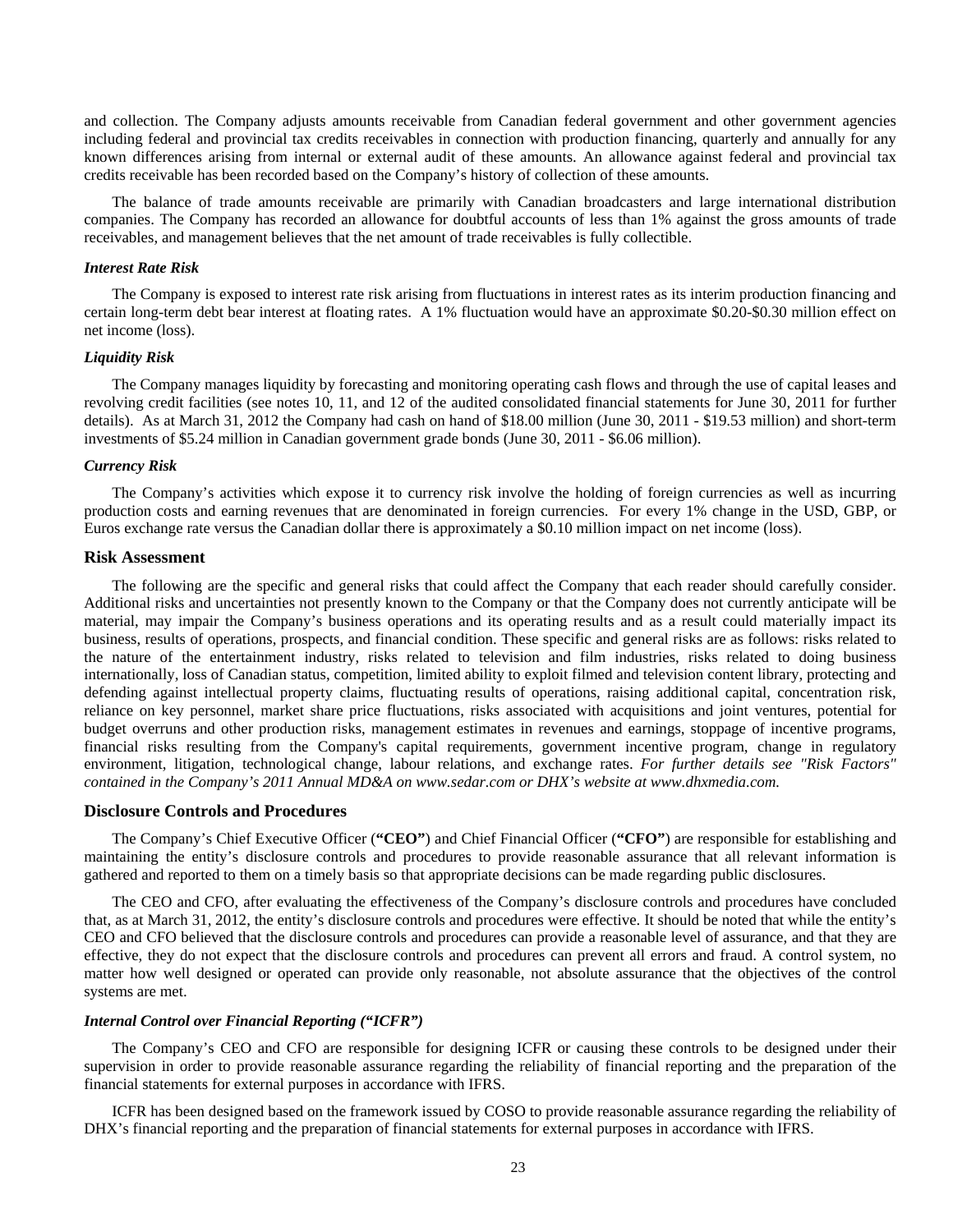Due to its inherent limitations, ICFR may not prevent or detect material misstatements. Also, projections of any evaluation of effectiveness to future periods are subject to the risk that controls may become inadequate because of changes in conditions, or that the degree of compliance with the policies or procedures may deteriorate.

Management, under the supervision of the CEO and CFO conducted an evaluation of control design on ICFR as at March 31, 2012. Based on this evaluation, Management has concluded that the Company's ICFR were adequate and effective to ensure that material information relating to the Company and its consolidated subsidiaries required to be disclosed in the Company's reports filed or submitted under the National Instrument 52-109 would have been known to them.

#### *Changes in ICFR*

There were no changes in the Company's ICFR that occurred during the three months ended March 31, 2012 that to Management's knowledge have materially affected or are reasonably likely to materially affect the entity's ICFR.

#### **Use of Non-GAAP Financial Measures**

In addition to the results reported in accordance with IFRS or GAAP, the Company uses various non-GAAP financial measures, which are not recognized under IFRS or GAAP, as supplemental indicators of our operating performance and financial position. These non-GAAP financial measures are provided to enhance the user's understanding of our historical and current financial performance and our prospects for the future. Management believes that these measures provide useful information in that they exclude amounts that are not indicative of our core operating results and ongoing operations and provide a more consistent basis for comparison between periods. The following discussion explains the Company's use of EBITDA, Gross Margin, and Adjusted Operating Activities as measures of performance.

"**EBITDA**" and "**Adjusted EBITDA**" means earnings (loss) before interest, taxes, depreciation, amortization, stock-based compensation expense, foreign exchange (loss) gain and impairment of certain investments in film and television programs ("Adjusted EBITDA"). Amortization includes amortization of PP&E, acquired libraries, and intangible assets. EBITDA and Adjusted EBITDA represents net income (loss) of the Company before amortization of PP&E, acquired libraries, and intangible assets, interest expense, interest income, non-controlling interest, share of loss of associates (formerly, equity income), development expenses, stock-based compensation expense, and foreign exchange (loss) gain. EBITDA and Adjusted EBITDA are not earnings measures recognized by GAAP and do not have a standardized meaning prescribed by GAAP. Therefore, EBITDA and Adjusted EBITDA may not be comparable to similar measures presented by other issuers. Management believes EBITDA and Adjusted EBITDA to be meaningful indicators of our performance that provides useful information to investors regarding our financial condition and results of operation.

"**Gross Margin**" means revenue less direct production costs and amortization of film and television programs produced. Gross Margin is not an earnings measure recognized by GAAP and does not have a standardized meaning prescribed by GAAP. Therefore, Gross Margin may not be comparable to similar measures presented by other issuers.

"**Adjusted Operating Activities**" is a non-GAAP financial measure of cash inflows and outflows from operating activities adjusted for increases and decreases in interim production financing, as in Management's opinion, these are also an integral part of determining cash flows from operations. Adjusted Operating Activities is one of the key cash flow measurement tools used by Management in assessing cash flow performance.

#### **A reconciliation of historical results to EBITDA and Adjusted EBITDA is presented on the next page.**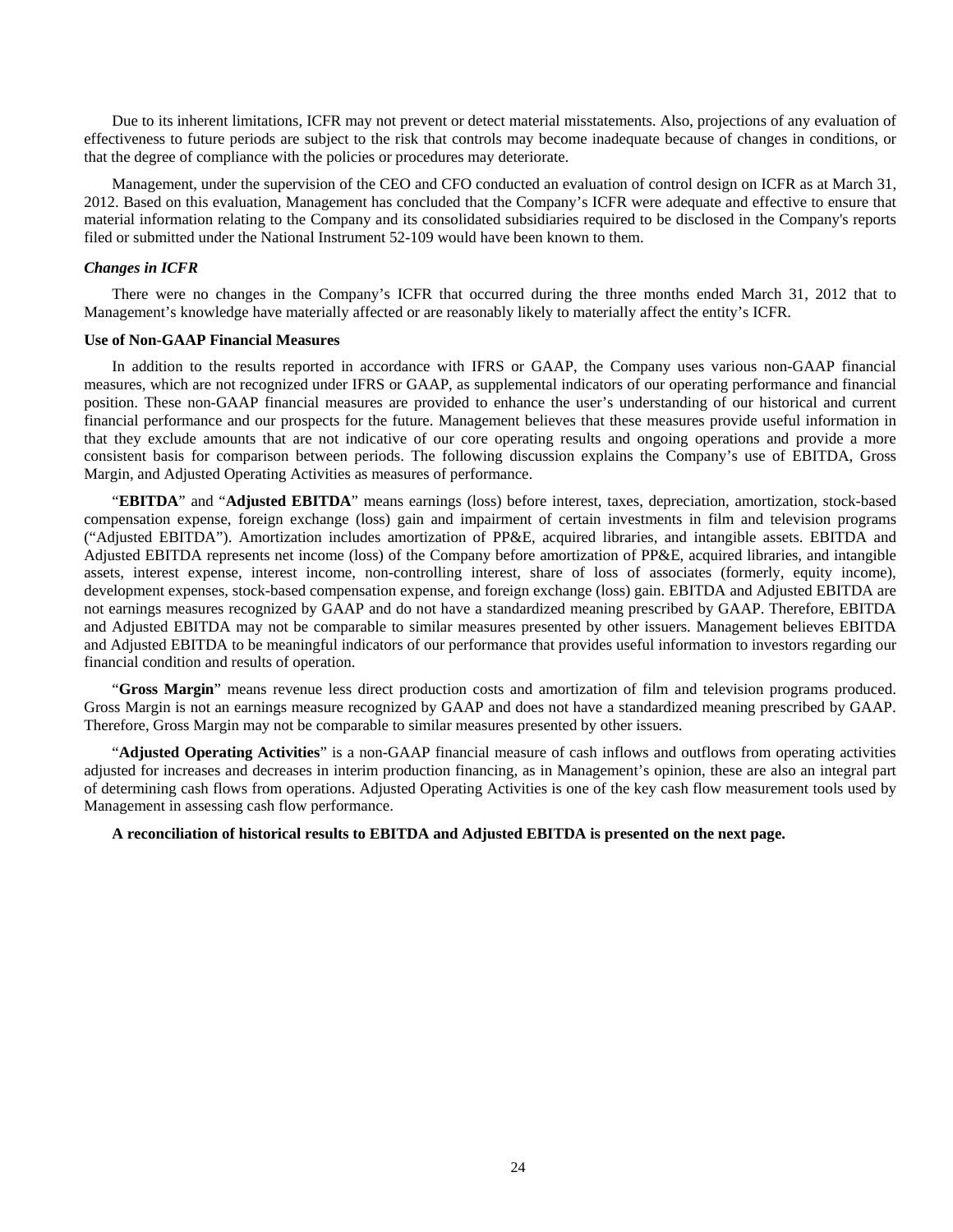## **Reconciliation of Historical Results to EBITDA and Adjusted EBITDA**

EBITDA and Adjusted EBITDA are not recognized earnings measures under GAAP and do not have standardized meanings prescribed by GAAP. Therefore EBITDA and Adjusted EBITDA may not be comparable to similar measures presented by other companies or issuers. Investors are cautioned that EBITDA and Adjusted EBITDA should not be construed as alternatives to net income or loss determined in accordance with GAAP as an indicator of the Company's performance or to cash flows from operating, investing, and financing activities as a measure of liquidity and cash flows. The following table reconciles income (loss) before income taxes, EBITDA and Adjusted EBITDA, and Gross Margin, based on the unaudited interim condensed consolidated financial statements of the Company for Q3 2012 and Q3 2011 found on www.sedar.com and www.dhxmedia.com. For further description see "Use of Non-GAAP Financial Measures" elsewhere in this MD&A. **In addition, the table reconciles EBITDA reported under IFRS to those previously reported under CGAAP.**

*The operating results for any period should not be relied upon as an indication of results for any future period.*

|                                                         | <b>O3-2012</b>               | O3-2011               | 03-2011                      | O3-2011                |
|---------------------------------------------------------|------------------------------|-----------------------|------------------------------|------------------------|
|                                                         | $($ \$000 $)$<br><b>IFRS</b> | (5000)<br><b>IFRS</b> | $($ \$000 $)$<br>Adjustments | (5000)<br><b>CGAAP</b> |
|                                                         | 803                          | 299                   | (175)                        | 474                    |
|                                                         | 88                           | (72)                  | (10)                         | (62)                   |
|                                                         | 55                           | 111                   |                              | 111                    |
|                                                         | 874                          | 634                   |                              | 634                    |
| Impairment in value of certain investment in film       |                              |                       |                              |                        |
|                                                         |                              |                       |                              |                        |
|                                                         | 226                          | 408                   | 193                          | 215                    |
|                                                         | 71                           | 85                    | (7)                          | 92                     |
|                                                         | 2,117                        | 1,465                 |                              | 1,464                  |
| Selling, general and administrative, net of share-based |                              |                       |                              |                        |
|                                                         | 3.999                        | 4.047                 | 4                            | 4,043                  |
|                                                         | 6,116                        | 5,512                 | 5                            | 5,507                  |

|                                                         | Nine Months Ended<br>March 31, 2012<br>(\$000)<br><b>IFRS</b> | Nine Months Ended<br><b>March 31, 2011</b><br>$($ \$000 $)$<br>IFRS | Nine Months Ended<br><b>March 31, 2011</b><br>$($ \$000 $)$<br>Adjustments | Nine Months Ended<br><b>March 31, 2011</b><br>$($ \$000 $)$<br><b>CGAAP</b> |
|---------------------------------------------------------|---------------------------------------------------------------|---------------------------------------------------------------------|----------------------------------------------------------------------------|-----------------------------------------------------------------------------|
|                                                         | 3,836                                                         | 2,247                                                               | (198)                                                                      | 2,445                                                                       |
|                                                         | (23)                                                          | (82)                                                                | (28)                                                                       | (54)                                                                        |
|                                                         | 81                                                            | 265                                                                 |                                                                            | 265                                                                         |
|                                                         | 2,573                                                         | 1,991                                                               |                                                                            | 1,991                                                                       |
| Impairment in value of certain investment in film       |                                                               |                                                                     |                                                                            |                                                                             |
|                                                         | 135                                                           | 450                                                                 |                                                                            | 450                                                                         |
|                                                         | 436                                                           | 844                                                                 | 193                                                                        | 651                                                                         |
|                                                         | 381                                                           | 304                                                                 | (37)                                                                       | 341                                                                         |
|                                                         | 7,419                                                         | 6,019                                                               | (70)                                                                       | 6,089                                                                       |
| Selling, general and administrative, net of share-based |                                                               |                                                                     |                                                                            |                                                                             |
|                                                         | 11,482                                                        | 11,513                                                              | 75                                                                         | 11,438                                                                      |
|                                                         | 18,901                                                        | 17,532                                                              | 5                                                                          | 17,527                                                                      |

<sup>1</sup>Certain of the comparative Non-GAAP Financial Measures ("NGFM") are adjusted for all necessary adjustments, consisting of normal recurring adjustments and any changes in the current definition of NGFM (see "Use of Non-GAAP Financial Measures" section of this MD&A for further details).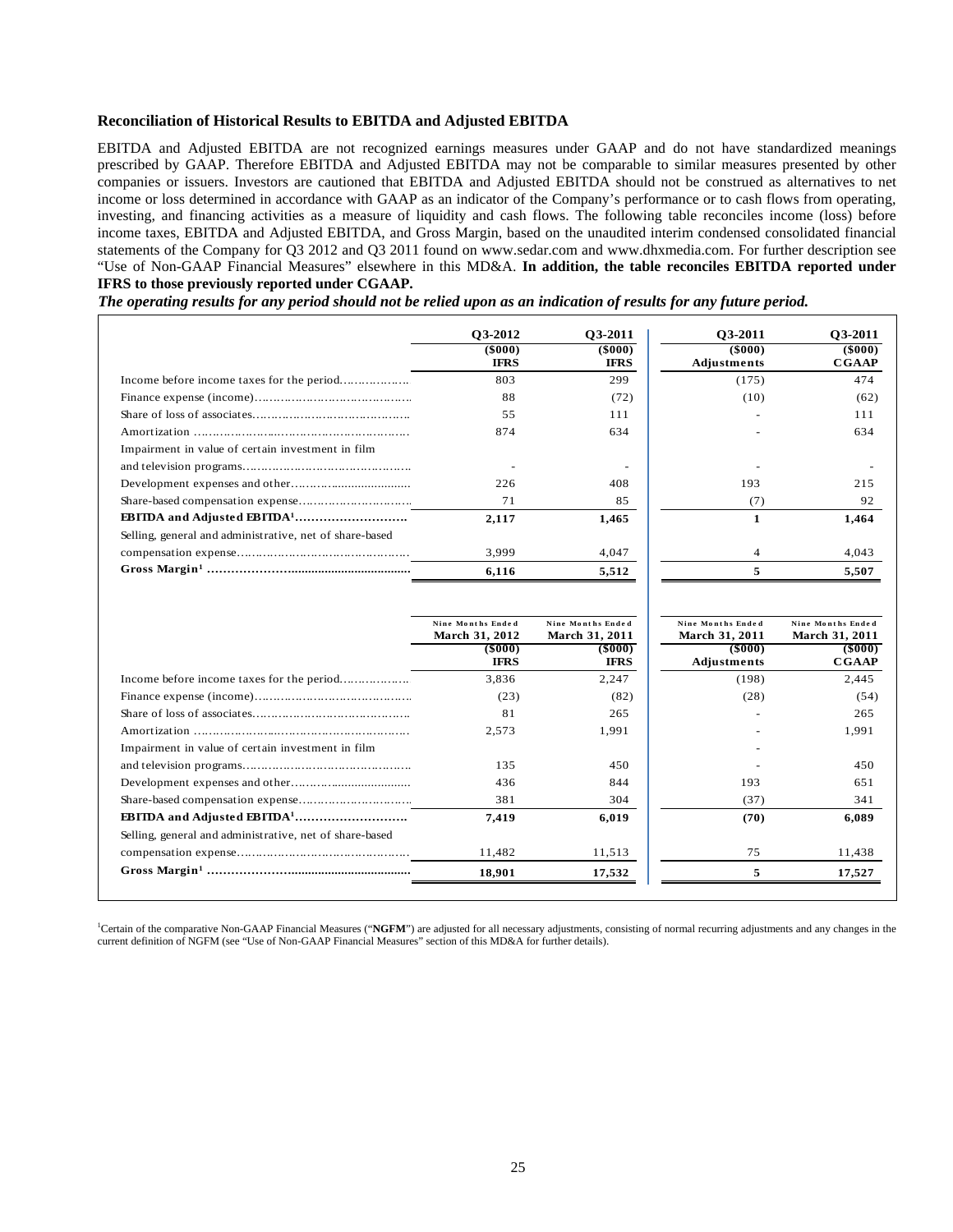

# **DHX MEDIA LTD.**

# **Q3 2012**

**Supplemental Information For the Three and Nine Months Ended March 31, 2012**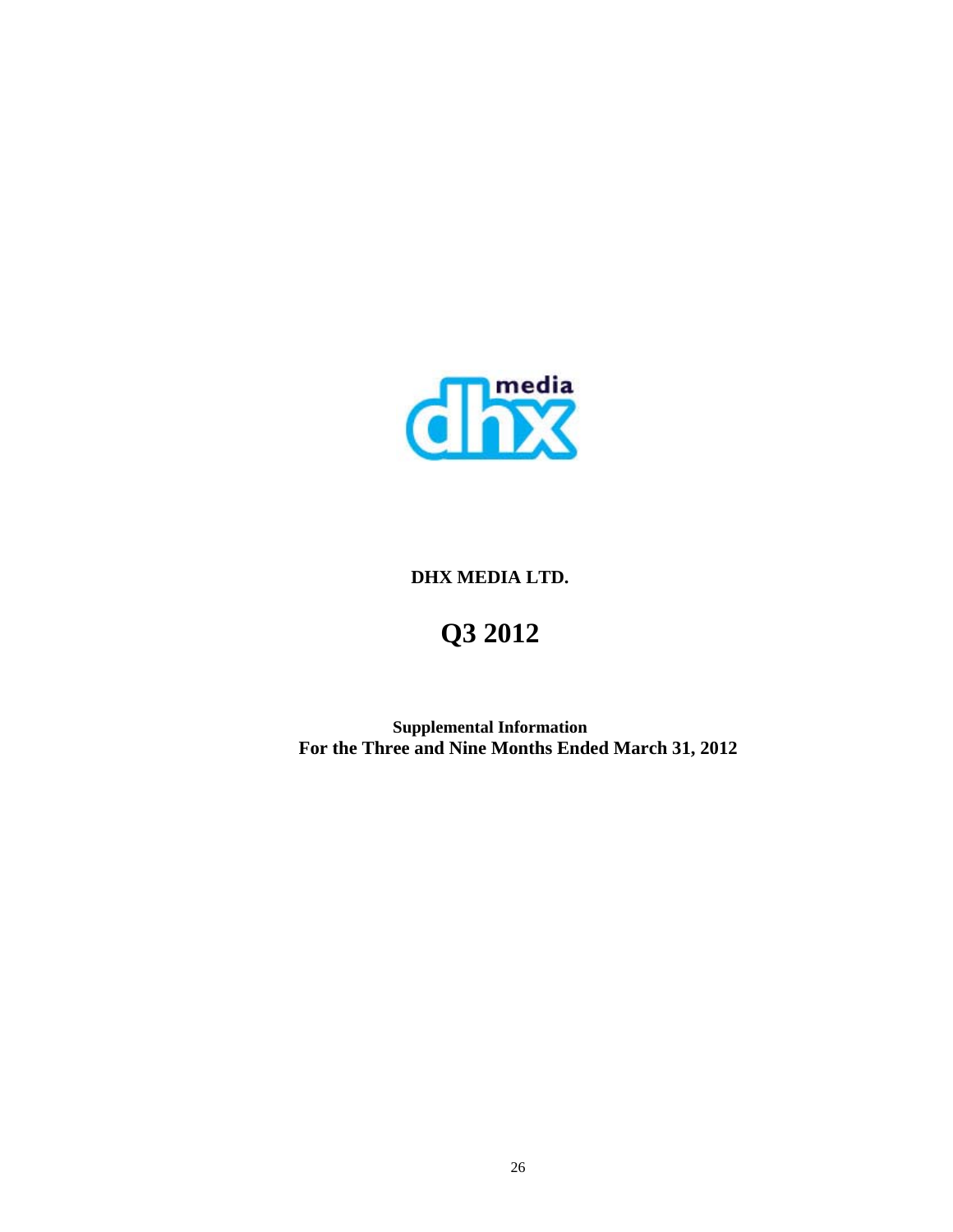**1. Summary of securities issued and options and warrants granted during the three and nine months ended March 31, 2012 (expressed in thousands of Canadian dollars, except for shares and amounts per share)** 

# **a. Summary of securities issued**

|                                                           | Number of<br><b>Common</b><br><b>Shares</b> | <b>Value</b><br>\$ |
|-----------------------------------------------------------|---------------------------------------------|--------------------|
| Balance at June 30, 2011                                  | 61,596,615                                  | 76,437             |
| Shares issued as part of employee share purchase plan     | 3,061                                       | 3                  |
| Normal course issuer bid shares repurchased and cancelled | (606, 500)                                  | (501)              |
| <b>Balance at September 30, 2011</b>                      | 60,993,176                                  | 75,939             |
| Shares issued as part of employee share purchase plan     | 4,123                                       | 2                  |
| Normal course issuer bid shares repurchased and cancelled | (729,000)                                   | (1,155)            |
| Shares cancelled related to an employee loan forgiven     | (27,000)                                    | (50)               |
| Substanial issuer bid shares repurchased and cancelled    | (7, 142, 857)                               | (8, 857)           |
| <b>Balance at December 31, 2011</b>                       | 53,098,442                                  | 65,879             |
| Shares issued as part of employee share purchase plan     | 3,129                                       | $\overline{4}$     |
| Normal course issuer bid shares repurchased and cancelled | (34,000)                                    | (42)               |
| <b>Balance at March 31, 2012</b>                          | 53,067,571                                  | 65,841             |

## **b. Summary of options and warrants**

| <b>Options</b>                       | Number of<br><b>Options</b> | Weighted-average |  |
|--------------------------------------|-----------------------------|------------------|--|
|                                      |                             | exercise price   |  |
| <b>Balance at June 30, 2011</b>      | 4,020,000                   | \$1.07           |  |
| Granted to an employee               | 300,000                     | \$0.83           |  |
| Options forfeited                    | (125,000)                   | \$1.33           |  |
| <b>Balance at September 30, 2011</b> | 4,195,000                   | \$1.04           |  |
| Options expired                      | (275,000)                   | 1.33             |  |
| Granted to employees                 | 380,000                     | 0.83             |  |
| Granted to employees                 | 200,000                     | 0.69             |  |
| <b>Balance at December 31, 2011</b>  | 4,500,000                   | \$0.93           |  |
| Options expired                      | (25,000)                    | 0.93             |  |
| Options expired                      | (40,000)                    | 1.62             |  |
| Options forfeited                    | (75,000)                    | 0.93             |  |